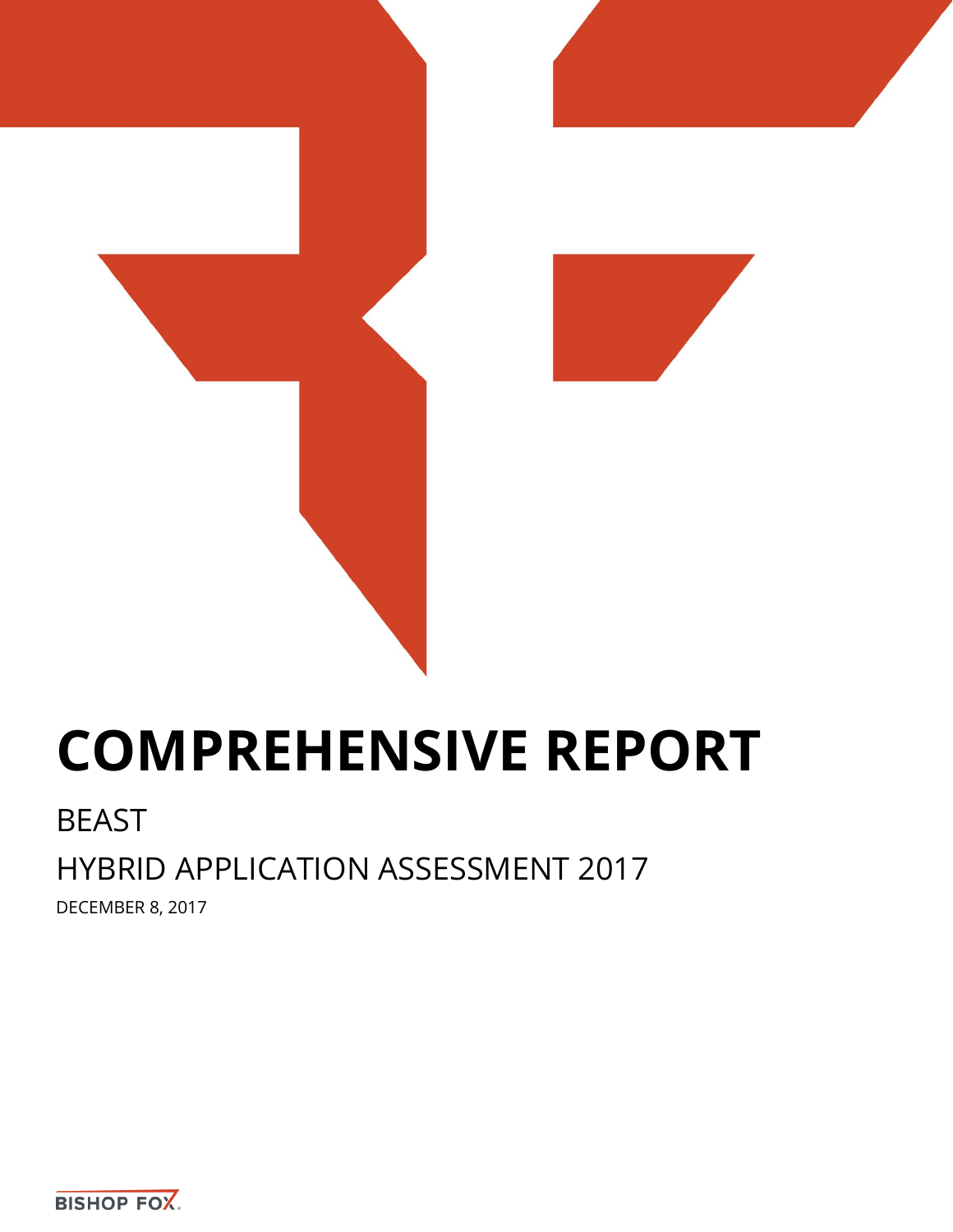

This engagement was performed in accordance with the Statement of Work, and the procedures were limited to those described in that agreement. The findings and recommendations resulting from the assessment are provided in the attached report. Given the time-boxed scope of this assessment and its reliance on clientprovided information, the findings in this report should not be taken as a comprehensive listing of all security issues.

#### **Bishop Fox Contact Information:**

+1 (480) 621-8967 [contact@bishopfox.com](mailto:contact@bishopfox.com) 8240 S. Kyrene Road Suite A-113 Tempe, AZ 85284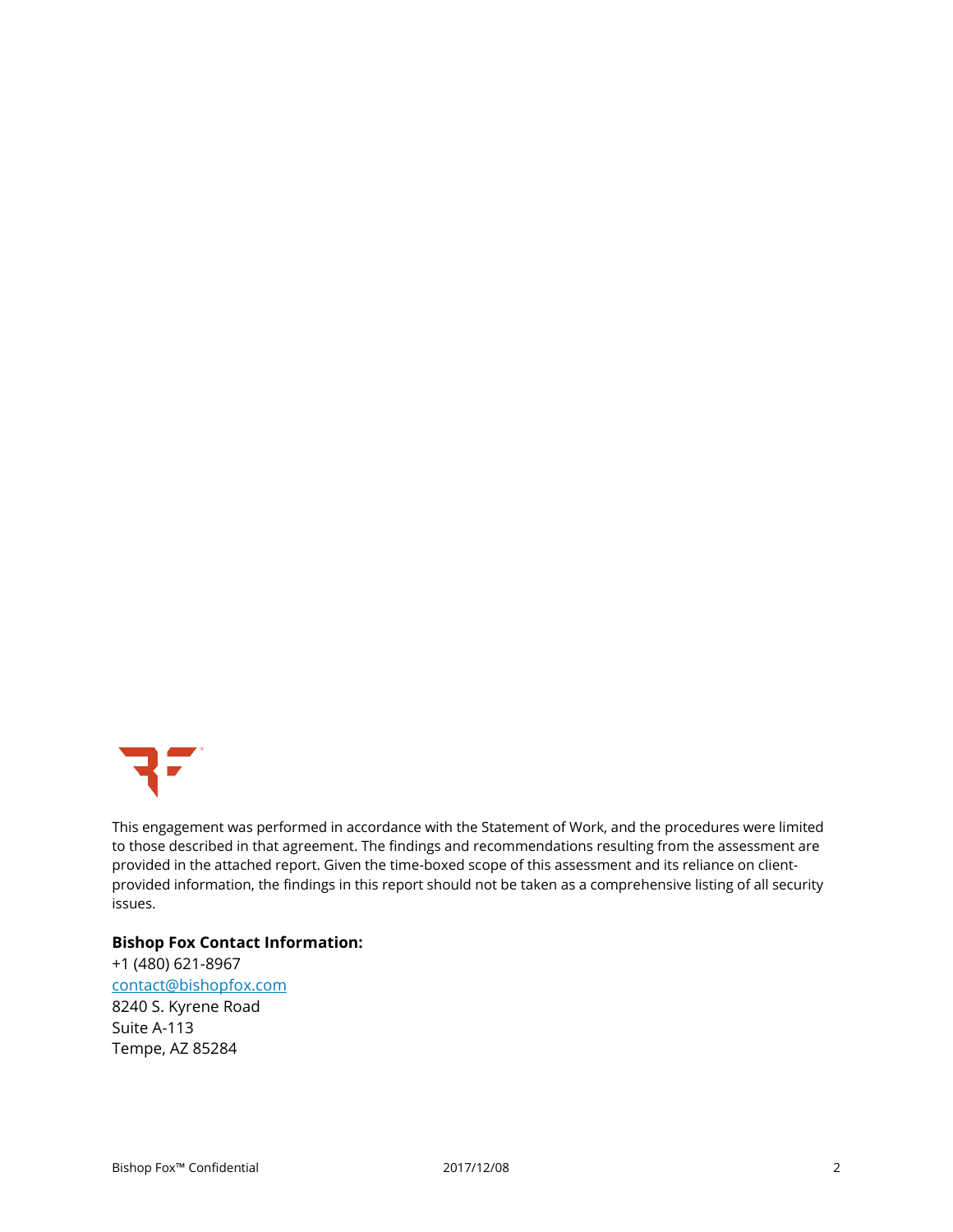# <span id="page-2-0"></span>**TABLE OF CONTENTS**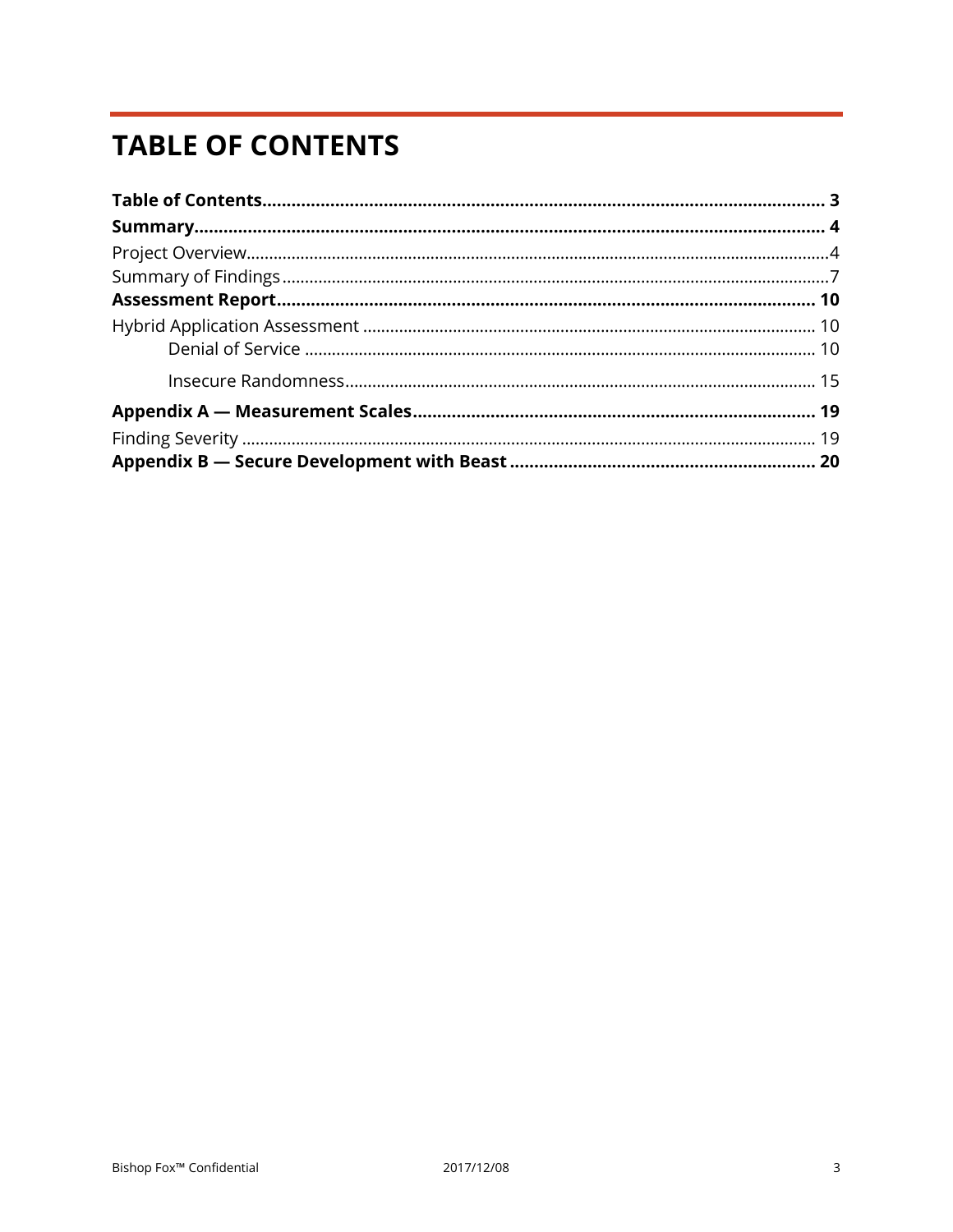# <span id="page-3-0"></span>**SUMMARY**

# <span id="page-3-1"></span>**Project Overview**

The author of Beast, Vinnie Falco, engaged Bishop Fox to assess the security of the Boost C++ Beast HTTP/S networking library. The following report details the findings identified during the course of the engagement, which started on September 11, 2017.

### **Goals**

- Identify critical- and high-risk issues (especially memory corruption issues) in the Beast library that could be exploited to subvert expected application behavior
- Review Beast for security vulnerabilities with a focus on those documented by OWASP and specific to web application technologies
- Determine whether the design of the Beast library meets secure-by-design principles
- Thoroughly fuzz the example advancedserver Beast library application
- Perform a manual review of Beast library application source code to uncover subtle implementation issues that may impact library security

## **Approach**

The assessment team conducted a hybrid application assessment of the Beast library. Bishop Fox's hybrid application assessment methodology leverages real-world attack techniques through application penetration testing in combination with targeted source code review to identify application security vulnerabilities. These full-knowledge assessments begin with automated scans of the deployed application and source code. Next, analyses of the scan results are combined with manual review to identify potential application security vulnerabilities. In addition, the team performs a review of the application architecture and business logic to locate any design-level issues. Finally, the team performs manual exploitation and review of these issues to validate the findings.

#### **Finding Counts**

- **1** High
- **1** Medium

**2** Total findings

#### **Scope**

Beast Library v.124

SHA1 Commit Hash 9dc9ca13b9c08c1597d0 5bcf6c19be357e426041

Please see the Summary's Additional Resources for a link to v.124 commit and the author's public key

#### **Dates**

09/11/2017 *Kickoff*

09/11/2017 – 10/31/2017 *Active testing*

12/8/2017 *Report delivery*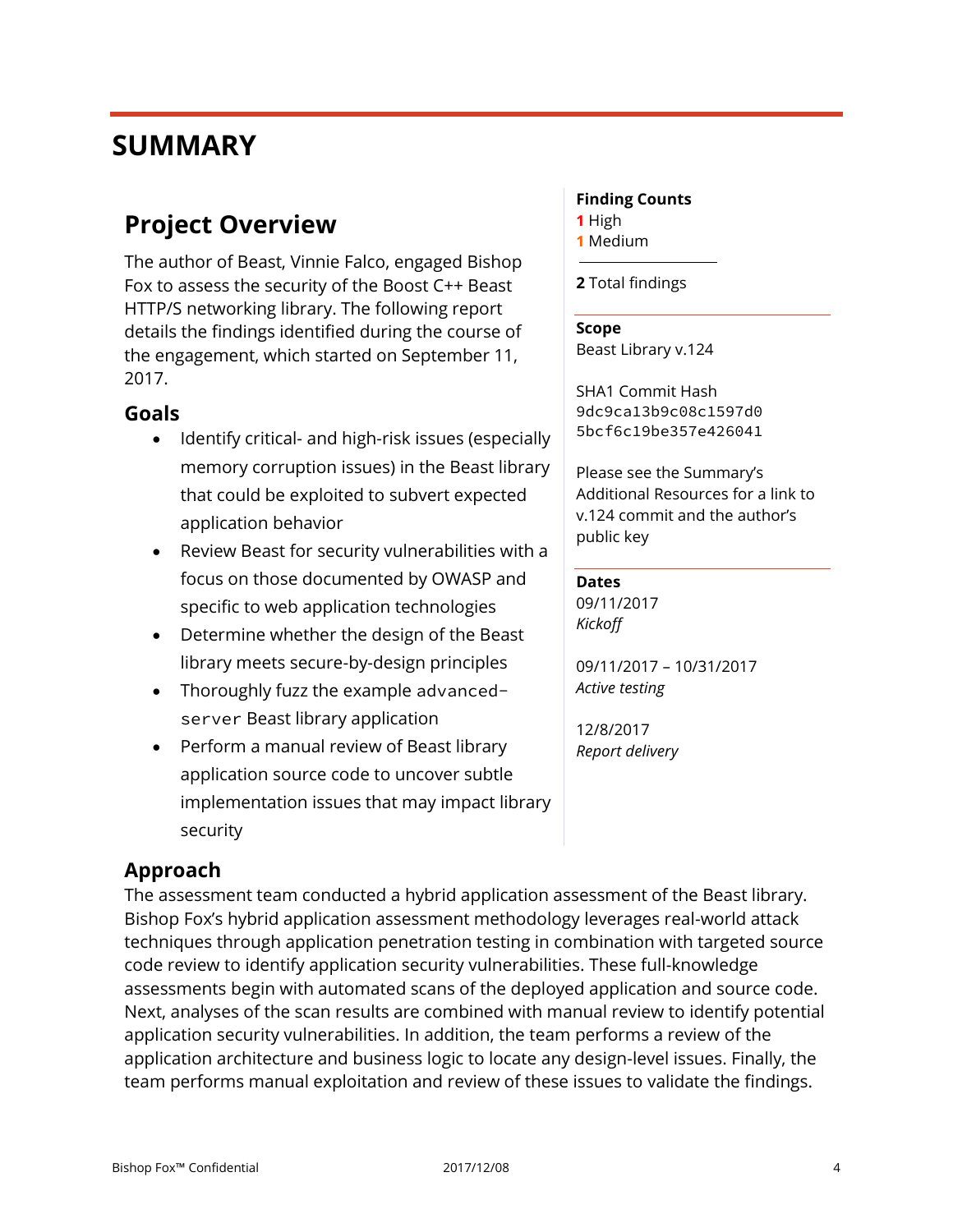The team considered it important to assess the application in a live environment using modern fuzzing frameworks, including both honggfuzz and afl-fuzz, as well as to identify security vulnerabilities through manual source code review.

All references to Beast in this report are to version 124.

#### **Fuzzing Strategy**

A primary goal of the engagement was to identify vulnerabilities in the HTTP and WebSocket protocol parsing implementations. As such, the advanced-server application was chosen as it implemented a basic HTTP and WebSocket server, exercised significant portions of the Beast library, and simultaneously reduced the amount of custom code needed to get up and running. The advanced-server is found at the following location:

https://github.com/boostorg/beast/tree/v124/example/advanced/server

The engagement team modified the advanced-server code using the following steps to prepare Beast for fuzzing:

- 1. Start the HTTP server on a randomized port.
- 2. Read the payload to be sent from a user-specified command-line filename argument.
- 3. Select the fuzzing mode based on a user-supplied value. (Three modes were implemented: HTTP server fuzzing, WebSocket protocol fuzzing, and WebSocket per-message deflate fuzzing.)
- 4. Connect to the server.
	- a. If fuzzing the HTTP implementation, simply write the payload as is to the socket stream.
	- b. If fuzzing the WebSocket protocol implementation, perform the WebSocket upgrade request, and then write the raw WebSocket protocol frame bytes to the socket stream.
	- c. If fuzzing the WebSocket per-message deflate implementation, prepare the WebSocket frame header manually, apply the frame header mask value to the payload, and write the resulting frame to the socket stream.
- 5. Close the connection.

The engagement team used wireshark to observe the correctness of the fuzzing code, as shown below: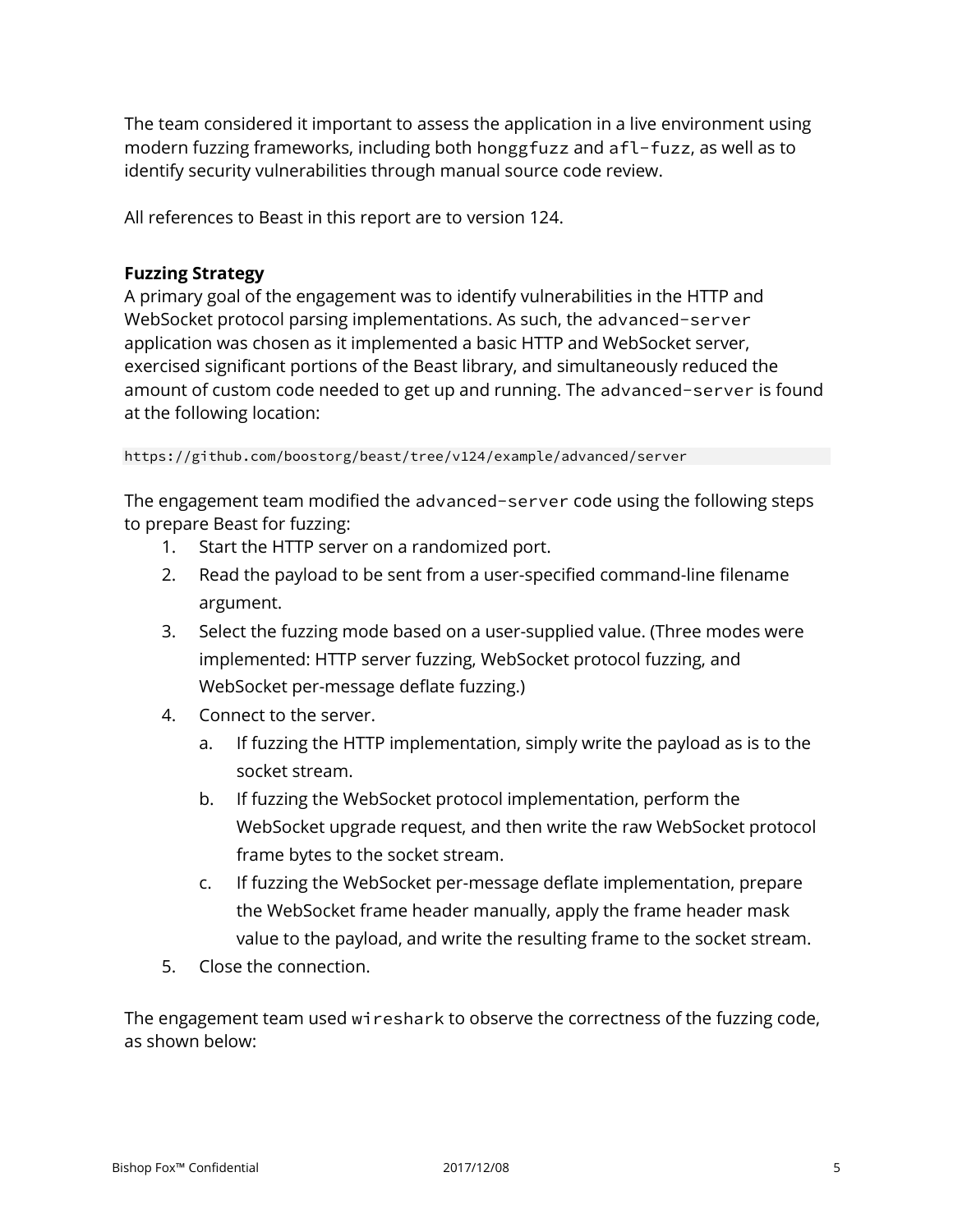|      |                                                                                                                                                                  |                         |                   |      |      |             | ivr seyment uata (ow bytes) |                                                                                                        |          |             |       |       |                         |          |     |                     |
|------|------------------------------------------------------------------------------------------------------------------------------------------------------------------|-------------------------|-------------------|------|------|-------------|-----------------------------|--------------------------------------------------------------------------------------------------------|----------|-------------|-------|-------|-------------------------|----------|-----|---------------------|
|      | WebSocket                                                                                                                                                        |                         |                   |      |      |             |                             |                                                                                                        |          |             |       |       |                         |          |     |                     |
|      | $0 \ldots = Fin: False$<br>.010  = Reserved: 0x2<br>$1 \ldots \ldots =$ Mask: True<br>Masking-Key: 42766b1b<br>Masked payload<br>Payload<br>Line-based text data |                         |                   |      |      |             |                             | $\ldots$ 0001 = Opcode: Text (1)<br>.000 1100 = Payload length: 12<br>x\vI\207\360\277\f\273,\3059\210 |          |             |       |       |                         |          |     |                     |
| 0000 | 00                                                                                                                                                               | - 00                    | - 00-             | -00. | -00. | 00 00       | -00                         | 00 00                                                                                                  |          | 00          | -00.  | 08 00 |                         | 45 00    |     | . E.                |
| 0010 |                                                                                                                                                                  | 00 64                   | 1a 50             |      | 40   | 00 40       | -06                         |                                                                                                        | 22 42 7f |             | -00   | 00    |                         | 01 7f 00 |     | .d.P@.@. "B         |
| 0020 | 00.                                                                                                                                                              | -01                     | aa c6 90 c3 3e 1d |      |      |             |                             |                                                                                                        |          |             |       |       | 43 d9 7e 00 2b 1a 80 18 |          |     | .>.  C.~.+.         |
| 0030 |                                                                                                                                                                  | 01 5e fe 58 00 00 01 01 |                   |      |      |             |                             |                                                                                                        |          |             |       |       | 08 0a ed ad d3 53 ed ad |          |     | . ^ . X S           |
| 0040 |                                                                                                                                                                  | d3 53 21 8c             |                   |      |      | 42 76 6b 1b |                             |                                                                                                        |          |             |       |       | 3a 7d 22 9c b2 c9 67    |          | -a0 | $.S!.Bvk.$ : $}$ g. |
| 0050 |                                                                                                                                                                  | 6e b3 52 93             |                   |      |      | 58 28 d8    | d1                          | b <sub>2</sub> 76                                                                                      |          |             | 23 55 |       | 97 f2 e4                |          | ec  | $n.R.X($ $v#U$      |
| 0060 |                                                                                                                                                                  | 63 af 7d 09 21 69 f7 bd |                   |      |      |             |                             |                                                                                                        |          | bf eb 49 44 |       | 5c 77 |                         | -2a 84   |     | c.}.!i ID\w*.       |
| 0070 |                                                                                                                                                                  | 6a 76                   |                   |      |      |             |                             |                                                                                                        |          |             |       |       |                         |          |     | j٧                  |

**FIGURE 1 -** WebSocket protocol fuzzing payload as viewed in wireshark

Fuzzing payloads were generated using both afl-fuzz and honggfuzz built-in functionality. Test cases and the fuzzing implementation will be provided after report publication and internal review.

### **Static Source Code Analysis**

The engagement team executed the Checkmarx scanner against the Beast codebase to achieve additional coverage and supplement the manual source code review and fuzzing activities. Specifically, Checkmarx CX version 8.1.0 was used.

While Checkmarx did flag issues in third-party zlib library test code that were deemed unimportant, it flagged only three informational issues in the Beast core folder that the assessment team did not consider important enough to include in this report. Due to the time-boxed nature of the engagement and sparse static code analysis results, the assessment team focused on thoroughly fuzzing the server to uncover issues.

#### **Manual Source Code Review**

In addition to the fuzzing activities, the assessment team devoted a considerable amount of time to manual source code review with the purpose of both identifying vulnerabilities and understanding how the Beast library actually works. Due to the timeboxed nature of the engagement, an exhaustive line-by-line review was not performed. The manual source code review focused on the HTTP message parsing code, the WebSocket protocol implementation, and the WebSocket per-message deflate extension implementation via a ported zlib library. The Insecure Randomness finding detailed below was identified as a result of the manual review.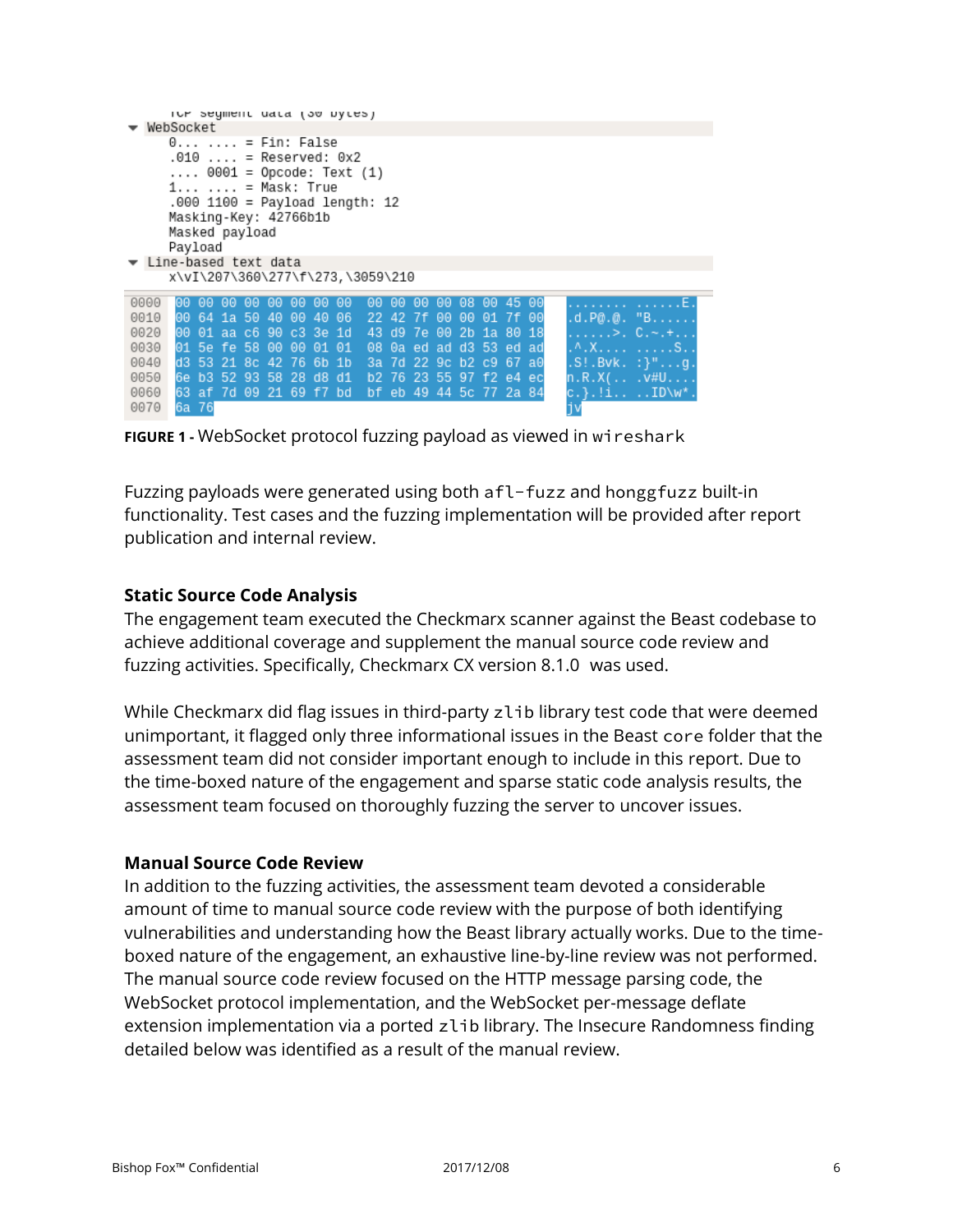# <span id="page-6-0"></span>**Summary of Findings**

The assessment team identified the following issues as a result of the time-boxed assessment of Beast library version 124:

**Denial of Service —** The assessment team successfully demonstrated three denial-ofservice attacks against Beast by sending malformed WebSocket frames containing a compressed payload. The issues were identified by fuzzing the WebSocket server code responsible for uncompressing client messages.

**Insecure Randomness —** Beast uses an insufficient source of entropy as a seed value to a linear congruential generator (LCG) in order to generate random values that serve as the masking value when WebSocket client frames are sent. In special circumstances, an attacker may be able to exploit this issue to poison HTTP caches served from improperly implemented intermediaries.

At the time of this writing, no other issues have been identified. Please refer to the Assessment Report below for a technical description of the issues, which also includes steps that can be taken to mitigate the risk.

#### **OBSERVATIONS**

- **Library Functionality —** The Beast library provides a set of classes, derived from and consistent with the popular Boost ASIO networking library, to assist developers in writing networking applications that serve HTTP/S clients or consume HTTP/S services. In addition to supporting HTTP 1.0 and 1.1 protocols, the library also implements WebSocket communication functionality. The Beast library relies heavily upon features in the C++11 standard.
- **Security Features —** The Beast library does not implement specific security features related to common web applications. It is the responsibility of library consumers to understand web application security vulnerabilities they may be exposed to, and to develop their applications to account for those issues. This includes vulnerabilities such as cross-site scripting (XSS), cross-site request forgery (CSRF), application-layer denial of service, insecure SSL/TLS configuration, path traversal and file disclosure, command injection, UI redressing, and HTTP header-related vulnerabilities (e.g., insecure cookie settings, HSTS, CORS). The Open Web Application Security Project (OWASP) is a great resource for developers to learn more about common web application security issues.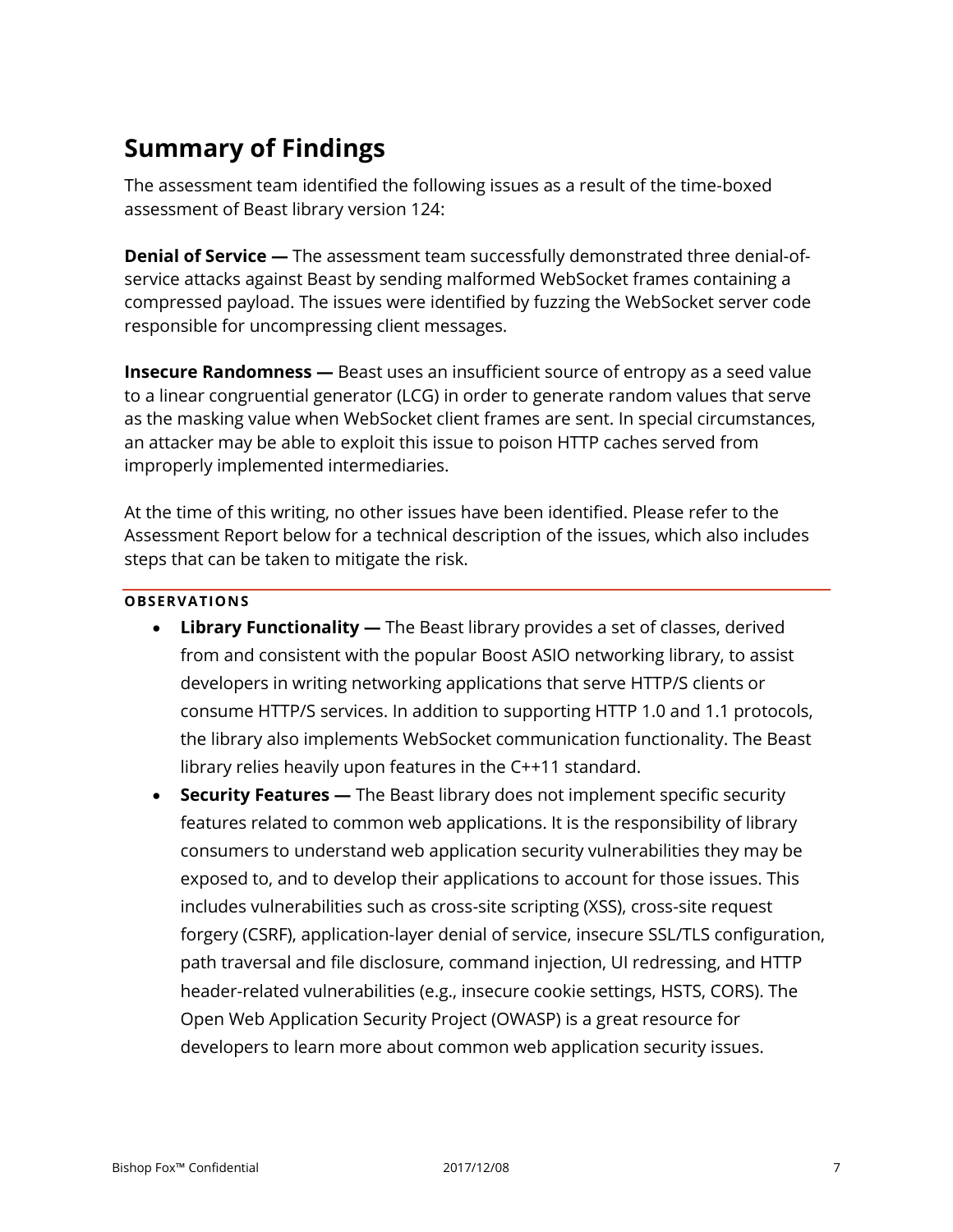#### **SECURE DEVELOPMENT RECOMMENDATIONS**

Developers should consider the following recommendations when writing applications that use the Beast networking library:

- **Perform Strict Input Validation —** Treat all untrusted input as potentially malicious or malformed, and validate according to length, type, range, and format. Prefer whitelisting of inputs (rejecting based on a known valid set) to blacklisting (accepting based on a known invalid set), when possible. Please refer to Appendix B for additional information regarding the expectations developers should have when implementing secure applications using the Beast library.
- **Harden Builds with Compile-time Security Flags —** Depending on the target architecture and toolset, use available compile-time flags to harden application builds. Common flags include GCC's -pie or -fPIE to enable address space layout randomization (ASLR), -fstack-protector-all for stack guard protection, and -WI, nxcompat, used on Windows to enable Data Execution Prevention (DEP). Additional informational flags such as -Wall, -Wextra, and - Wformatsecurity should be enabled to alert developers to problematic code. It is recommended that -Werror be included to turn warnings into compile-time errors. These flags may or may not be included by default as part of the build environment, and it is the responsibility of the developer to understand whether the flags are enabled and how they may impact the compiled binary and application performance. Consult relevant compiler documentation and security resources for information about supported security flags.
- **Conform to SEI CERT C++ Standards —** The SEI CERT C++ Coding Standard enables developers to write secure and reliable systems by documenting a set of common security pitfalls in the C++ language. The collected recommendations are provided as a publicly available PDF document, a link to which has been included in the Additional Resources section below. As there are a large number of rules included in the standard, developers are encouraged to check their applications for standard violations using TS 17961-compliant static source code analysis tools.
- **Avoid Exposing Implementation Details —** The Beast library includes a version string that is exposed in responses as a header field in the advanced-server example (as of Beast version 124). While exposing this information is not necessarily a security vulnerability, it can help attackers identify vulnerable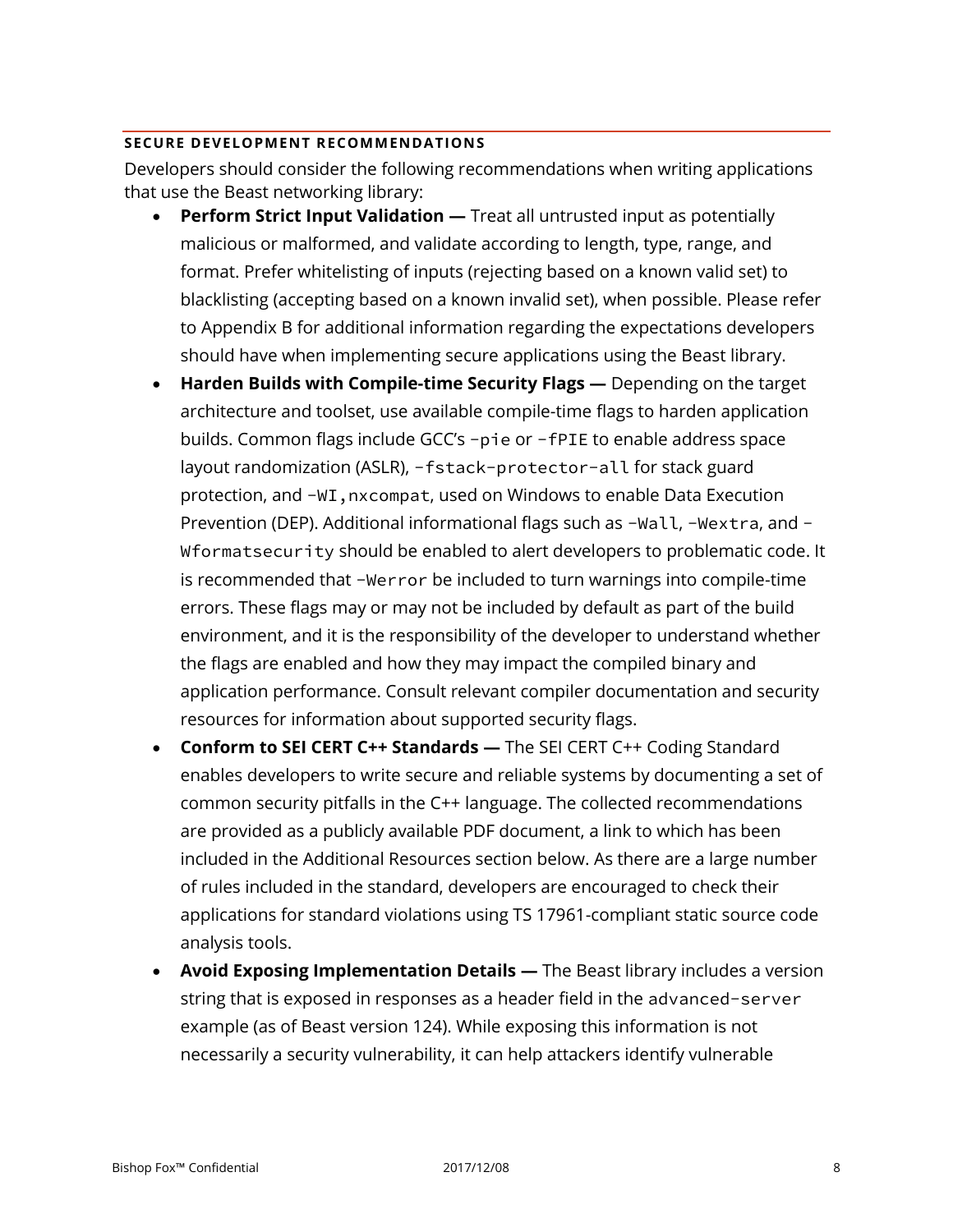versions of the library and automate attacks against those versions. Developers should avoid disclosing this information in publicly facing environments.

- **Utilize Encrypted WebSocket Connections —** WebSocket developers should enforce encrypted (wss://) WebSocket connects for any application that deals with sensitive data, such as authentication credentials, business data, and personably identifiable information.
- **Stay Current with Latest Patches —** Ensure on an ongoing basis that Boost, Beast, and any other supporting libraries (e.g., OpenSSL) are up to date with the latest patches, and rebuild the application to include the patched versions.

#### **ADDITIONAL RESOURCES**

Beast https://github.com/boostorg/beast

Beast v.124 Commit https://github.com/boostorg/beast/tree/9dc9ca13b9c08c1597d05bcf6c19be357e426041

Boost C++ Libraries http://www.boost.org/

#### SEI CERT C++ Coding Standard

https://www.securecoding.cert.org/confluence/pages/viewpage.action?pageId=637

Open Web Application Security Project (OWASP) https://www.owasp.org/index.php/Main\_Page

Public Key for Beast Author Vinnie Falco https://api.github.com/users/vinniefalco/gpg\_keys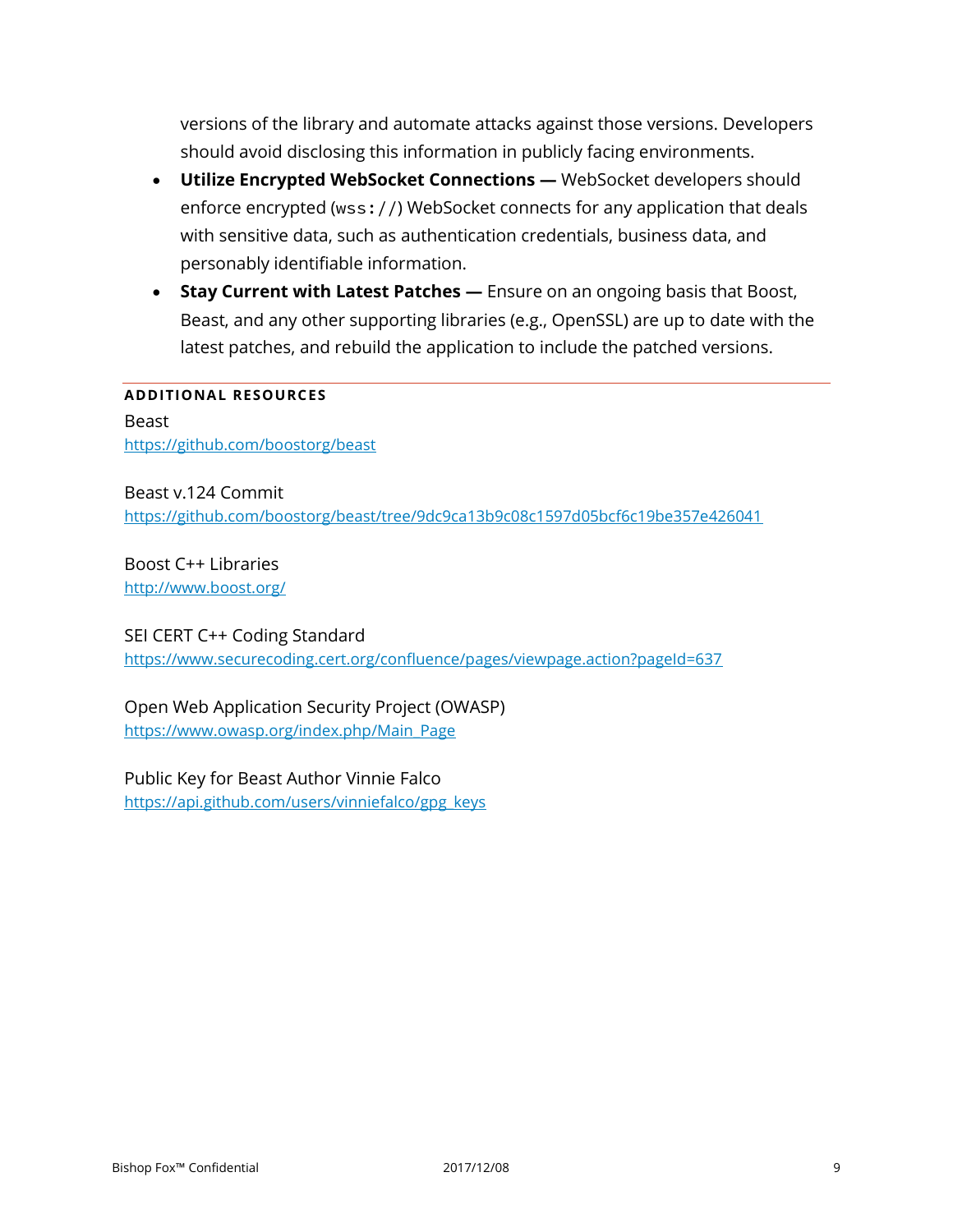# <span id="page-9-0"></span>**ASSESSMENT REPORT**

The author of the Beast networking library, Vinnie Falco, engaged Bishop Fox to assess the security of Beast v.124 prior to inclusion in Boost as an official Boost networking library. The following report details the findings identified during the course of the engagement, which started on September 11, 2017.

# <span id="page-9-1"></span>**Hybrid Application Assessment**

The assessment team performed a hybrid application assessment with the following targets in scope:

- Beast v.124
	- https://github.com/boostorg/beast/tree/v124
	- SHA1 commit hash: 9dc9ca13b9c08c1597d05bcf6c19be357e426041

## **Identified Issues**

<span id="page-9-2"></span>**1 DENIAL OF SERVICE HIGH** 

# **Definition**

Denial of service vulnerabilities occur when an attacker prevents authorized users from accessing a resource. This type of attack arises in three ways. First, it can occur when the transmission medium is disrupted between the user and the resource, leaving no path for communication. Second, the target system may be coaxed to reset, oftentimes repeatedly, which forces any established connections to also reset. Third, the target resource is fooled into consuming all available computing resources, thereby leaving no available resources to handle legitimate requests.

# **Details**

The assessment team identified three denial-of-service vulnerabilities while fuzzing the Beast per-message deflate implementation. These vulnerabilities were triggered when the team used honggfuzz to fuzz the advanced-server example code using the methodology described in the Fuzzing Strategy section above. The assessment team used the zlib-flate command-line tool to generate the initial test case used by honggfuzz:

\$ echo "AAAAAAA" | zlib-flate -compress > test-case-dir/websocket-zlib-test-case.req

The raw bytes for the compressed payload are given in hexadecimal below: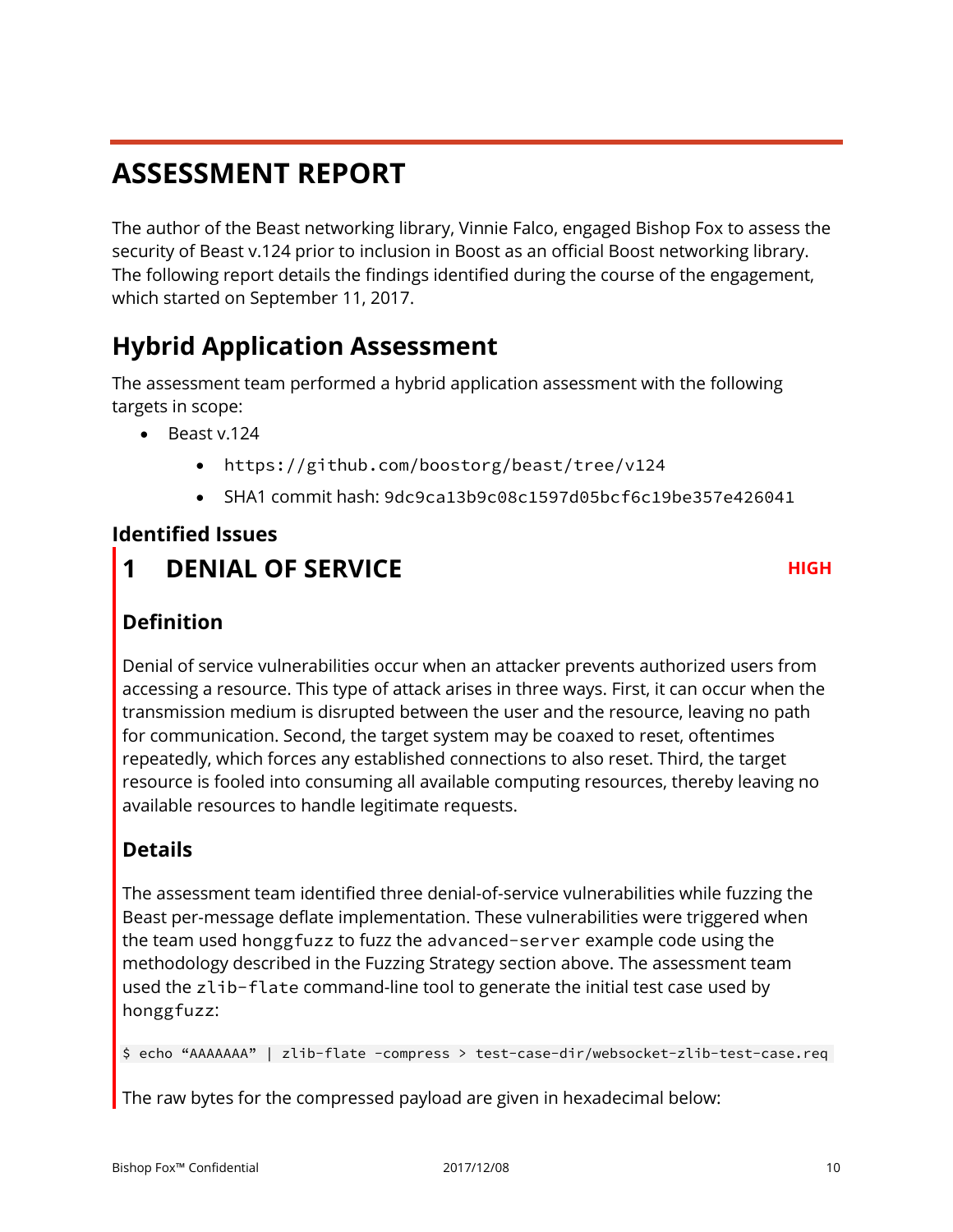0x9c 0x78 0x74 0x73 0x03 0x04 0x00 0x2e 0xf5 0x08 0xd2 0x01

The assessment team launched honggfuzz against advanced-server using the following command line:

```
honggfuzz -u --max_file_size=120 --timeout 1 -e req -f ~/Desktop/fuzzing/test-case-
websocket-zlib/ -- ./bin/gcc-5.4.0/debug/threading-multi/advanced-server 2 
\overline{\phantom{a}---}FILE\overline{\phantom{a}---}
```
Executing the above command launched honggfuzz against the team's customized advanced-server binary:



```
FIGURE 2 - Fuzzing the WebSocket per-message deflate implementation with honggfuzz
```
The assessment team replayed individual crashes captured by honggfuzz against both the customized advanced-server and an unmodified version from the Beast codebase. Doing so resulted in the discovery of three different code paths that triggered assert statements, resulting in the Beast server aborting execution. For example, the following payload will trigger an assert:

0x8c 0xc1 0x76 0x42 0x1c 0x6b 0xea 0x90 0x2e 0x18 0x33 0x8a 0xc9 0x08 0x46 0x61 0xff 0xff 0x46 0xff 0xff 0xff 0x46 0xff 0xff 0xff 0x00 0x45

When replayed against advanced-server, the server process aborted with the following error message:

```
$ ./bin/gcc-5.4.0/debug/threading-multi/advanced-server 1 
'./SIGABRT.PC.7ffff6e22428.STACK.d99b8115e.CODE.-
6.ADDR.(nil).INSTR.cmp____$0xfffffffffffff000,%rax.2017-12-04.21:43:46.4380.req'
random port: 51010
read 27 bytes from ./SIGABRT.PC.7ffff6e22428.STACK.d99b8115e.CODE.-
6.ADDR.(nil).INSTR.cmp____$0xfffffffffffff000,%rax.2017-12-04.21:43:46.4380.req
advanced-server: /beast/boost/boost_1_65_1/boost/beast/websocket/impl/read.ipp:524: 
void boost::beast::websocket::stream<NextLayer>::read_some_op< <template-parameter-
2-1>, <template-parameter-2-2> >::operator()(boost::beast::error_code, std::size_t, 
bool) [with MutableBufferSequence =
```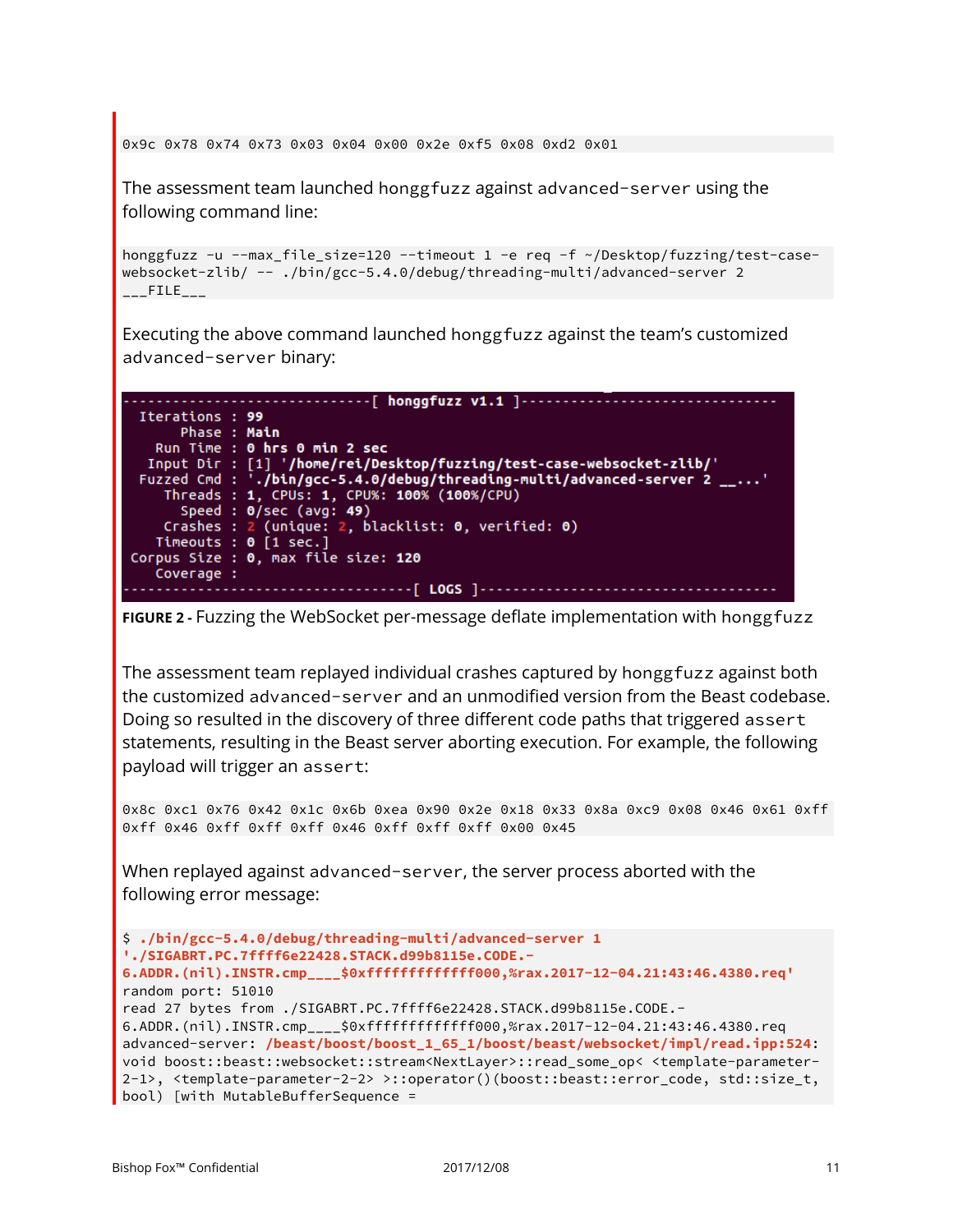```
boost::beast::basic_multi_buffer<std::allocator<char> >::mutable_buffers_type; 
Handler = 
boost::beast::websocket::stream<boost::asio::basic_stream_socket<boost::asio::ip::tc
p> >::read_op<boost::beast::basic_multi_buffer<std::allocator<char> >,
boost::asio::detail::wrapped_handler<boost::asio::io_service::strand, 
std::_Bind<std::_Mem_fn<void (websocket_session::*)(boost::system::error_code, long 
unsigned int)>(std::shared ptr<websocket session>, std:: Placeholder<1>,
std::_Placeholder<2>)>, boost::asio::detail::is_continuation_if_running> >; 
NextLayer = boost::asio::basic_stream_socket<boost::asio::ip::tcp>; 
boost::beast::error_code = boost::system::error_code; std::size_t = long unsigned 
int]: Assertion `zs.total_out == 0' failed.
Aborted (core dumped)
```
**FIGURE 3 -** Confirming application crash via command-line

Examining the Beast source code revealed the line responsible for raising the assert (line number 524), which is highlighted below:

| 519 | $zs.$ avail in = $sizeof(empty block);$        |
|-----|------------------------------------------------|
| 520 | ws_.pmd_->zi.write(zs, zlib::Flush::sync, ec); |
| 521 | BOOST ASSERT(! ec);                            |
| 522 | // VFALCO See:                                 |
| 523 | // https://github.com/madler/zlib/issues/280   |
| 524 | BOOST ASSERT(zs.total_out == $0$ );            |
| 525 | cb_.consume(zs.total_out);                     |
| 526 | $ws$ .rd size $+=$ zs.total out;               |
| 527 | bytes_written_ += zs.total_out;                |
| 528 | if (                                           |
| 529 | $(ws_$ .role_ == role_type::client $&$         |

**FIGURE 4 -** Beast code responsible for assert

The individual payloads known to trigger the assert statements are included in the Affected Locations section below.

# **Affected Locations**

### **Source Files**

- https://github.com/boostorg/beast/blob/v124/include/boost/beast /websocket/impl/read.ipp#L521
- https://github.com/boostorg/beast/blob/v124/include/boost/beast /websocket/impl/read.ipp#L524
- https://github.com/boostorg/beast/blob/v124/include/boost/beast /websocket/impl/read.ipp#L542

### **Hexadecimal-encoded Payloads**

Payload 1 (triggers read.ipp:521)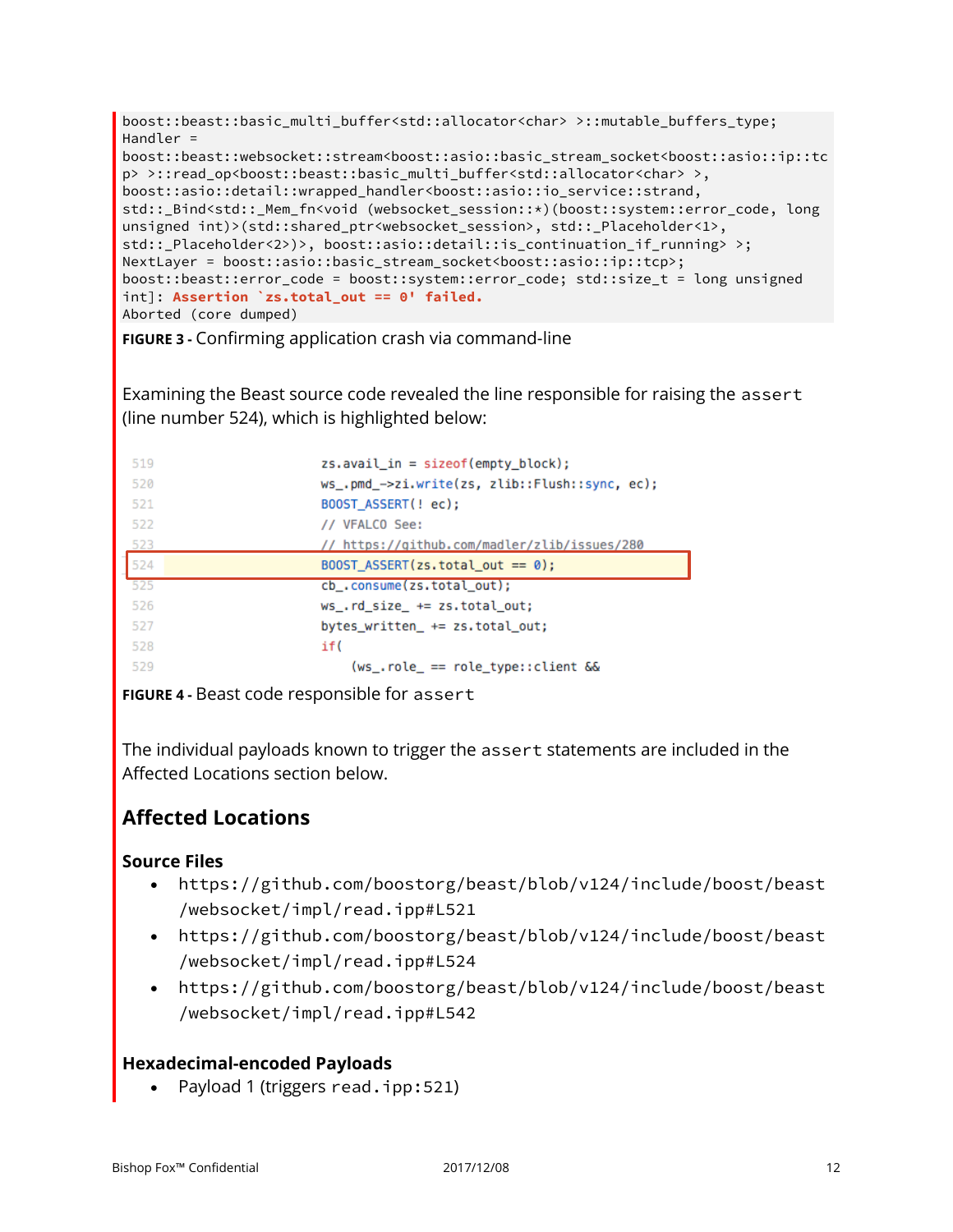- 0x8c 0xc1 0x76 0x42 0x1b 0x6b 0x3e 0x10 0xac 0xe2 0x66 0x38 0x45 0x75 0x75 0xe4 0xe4 0x45 0x38 0xac 0x75 0x66 0xe4 0x45 0x45 0x75 0x8a 0xe4
- Payload 2 (triggers read.ipp:524)
	- 0x8c 0xc1 0x76 0x42 0x1c 0x6b 0xea 0x90 0x2e 0x18 0x33 0x8a 0xc9 0x08 0x46 0x61 0xff 0xff 0x46 0xff 0xff 0xff 0x46 0xff 0xff 0xff 0x00 0x45
- Payload 3 (triggers read.ipp:542)
	- 0x9c 0x53 0x74 0x73 0x03 0x04 0x00 0x2e 0xf5 0x08 0x37 0x99

**Total Instances 3**

## **Business Impact**

The potential impact of a denial-of-service attack greatly depends on how and by whom the application is used. Applications that deal heavily in financial transactions may suffer both financial and brand damage as the result of a denial-of-service attack. An unavailable application that provides critical business data may result in users not being able to do their jobs.

In the case of the Beast HTTP networking library, three denial-of-service issues were identified in the WebSocket per-message deflate implementation that resulted in application crashes. Beast implementations that enabled per-message deflate on the server to take advantage of the performance benefits of per-message deflate could be the target of denial-of-service attacks by malicious actors aware of this vulnerability.

## **Recommendations**

Denial-of-service attacks can occur through a number of vectors, and as a result, require unique remediation activities. To prevent or mitigate the impact of denial-of-service attacks, the assessment team recommends the following steps:

- For unpatched versions of the Beast library, disable per-message deflate as a temporary mitigation.
- Update Boost to version 1.66.0, which is the first official public version of Boost to include the Beast library. This release includes the fix for the vulnerability described herein.

# **Additional Resources**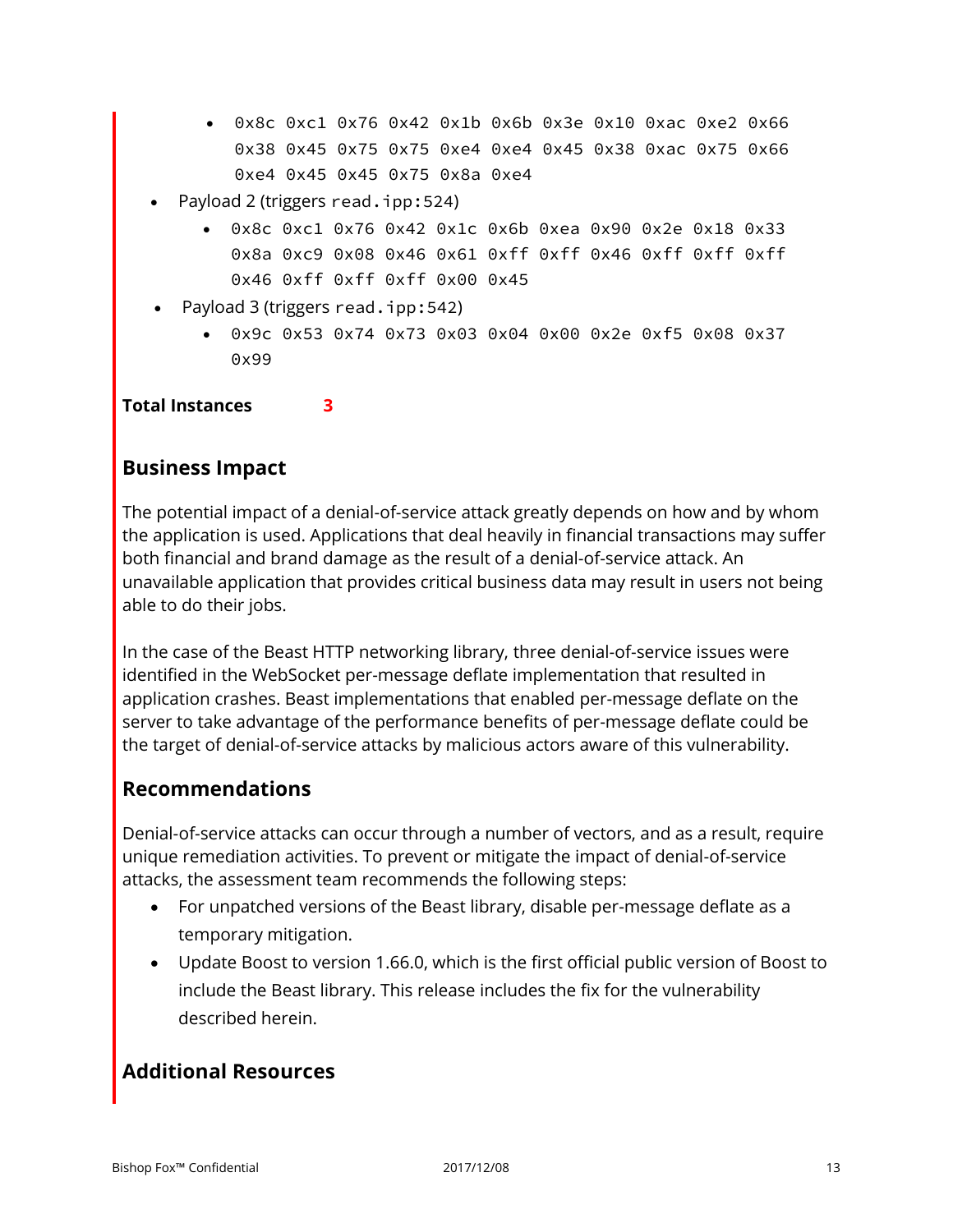Beast v.124 Commit

https://github.com/boostorg/beast/tree/9dc9ca13b9c08c1597d05bcf6c19be357e426041

Compression Extension for WebSocket https://tools.ietf.org/html/rfc7692

Application Denial of Service

http://www.owasp.org/index.php/Application\_Denial\_of\_Service

RFC 7692: Compression Extensions for WebSocket https://tools.ietf.org/html/rfc7692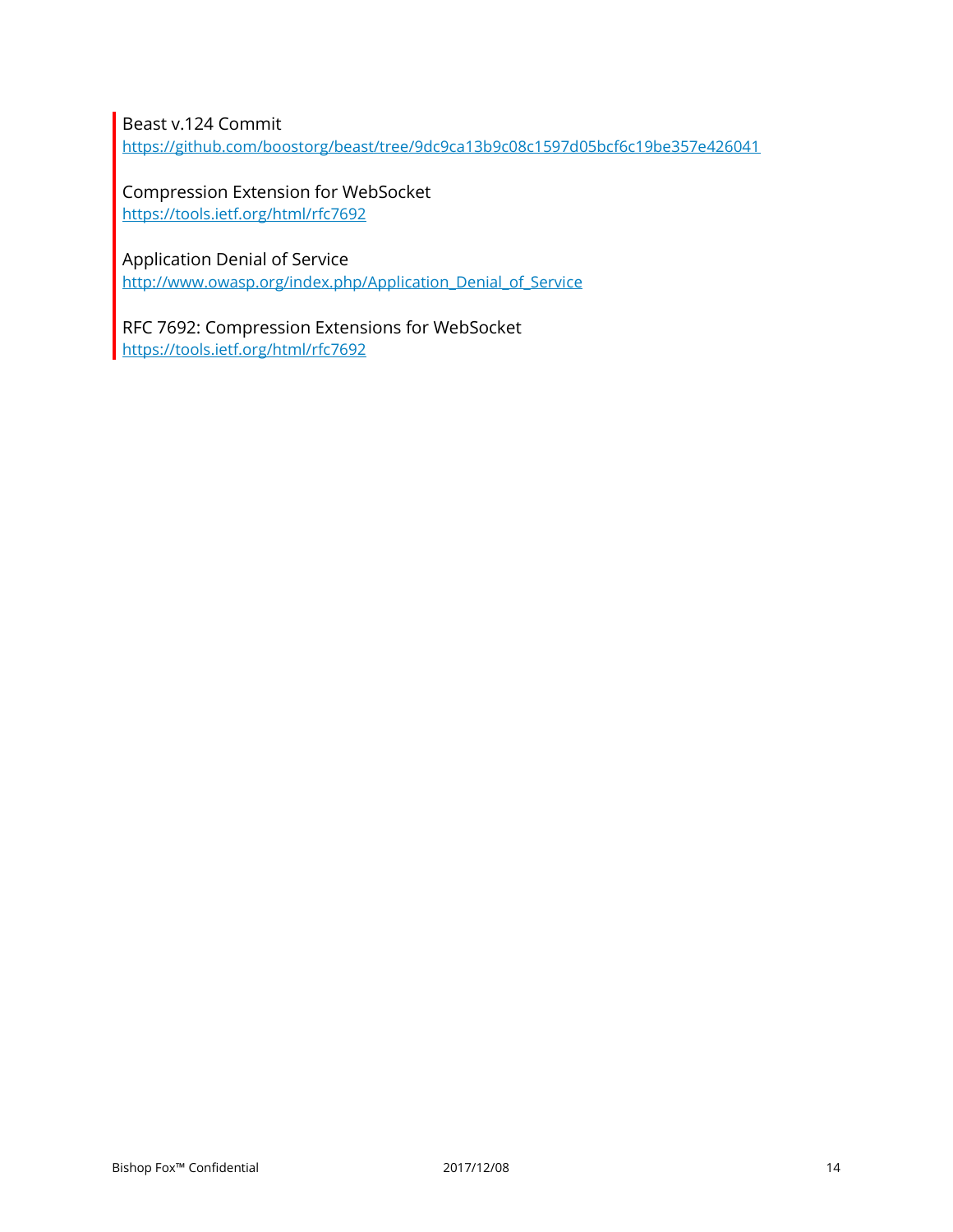# <span id="page-14-0"></span>**2 INSECURE RANDOMNESS MEDIUM**

# **Definition**

Insecure randomness errors occur when a function that produces predictable values is used as a source of randomness in a security-sensitive context. Oftentimes, standard pseudo-random number generators (PRNGs), which cannot withstand cryptographic attacks, are used to generate random numbers for security purposes.

## **Details**

The engagement team identified two vulnerabilities related to how Beast creates WebSocket client frame header mask values, which are included in every client-initiated WebSocket request. The WebSocket RFC requires that WebSocket client implementations create frame mask values using a secure, unpredictable method in order to protect against HTTP cache poisoning attacks. The following paragraph is taken from section 10.3 – Attacks on Infrastructure (Masking) of the WebSocket protocol as described in RFC 6455:

Clients MUST choose a new masking key for each frame, using an algorithm that cannot be predicted by end applications that provide data. For example, each masking could be drawn from a cryptographically strong random number generator. If the same key is used or a decipherable pattern exists for how the next key is chosen, the attacker can send a message that, when masked, could appear to be an HTTP request (by taking the message the attacker wishes to see on the wire and masking it with the next masking key to be used, the masking key will effectively unmask the data when the client applies it).

First, the team noted that Beast relied upon std: : random device to produce a random value at the following location: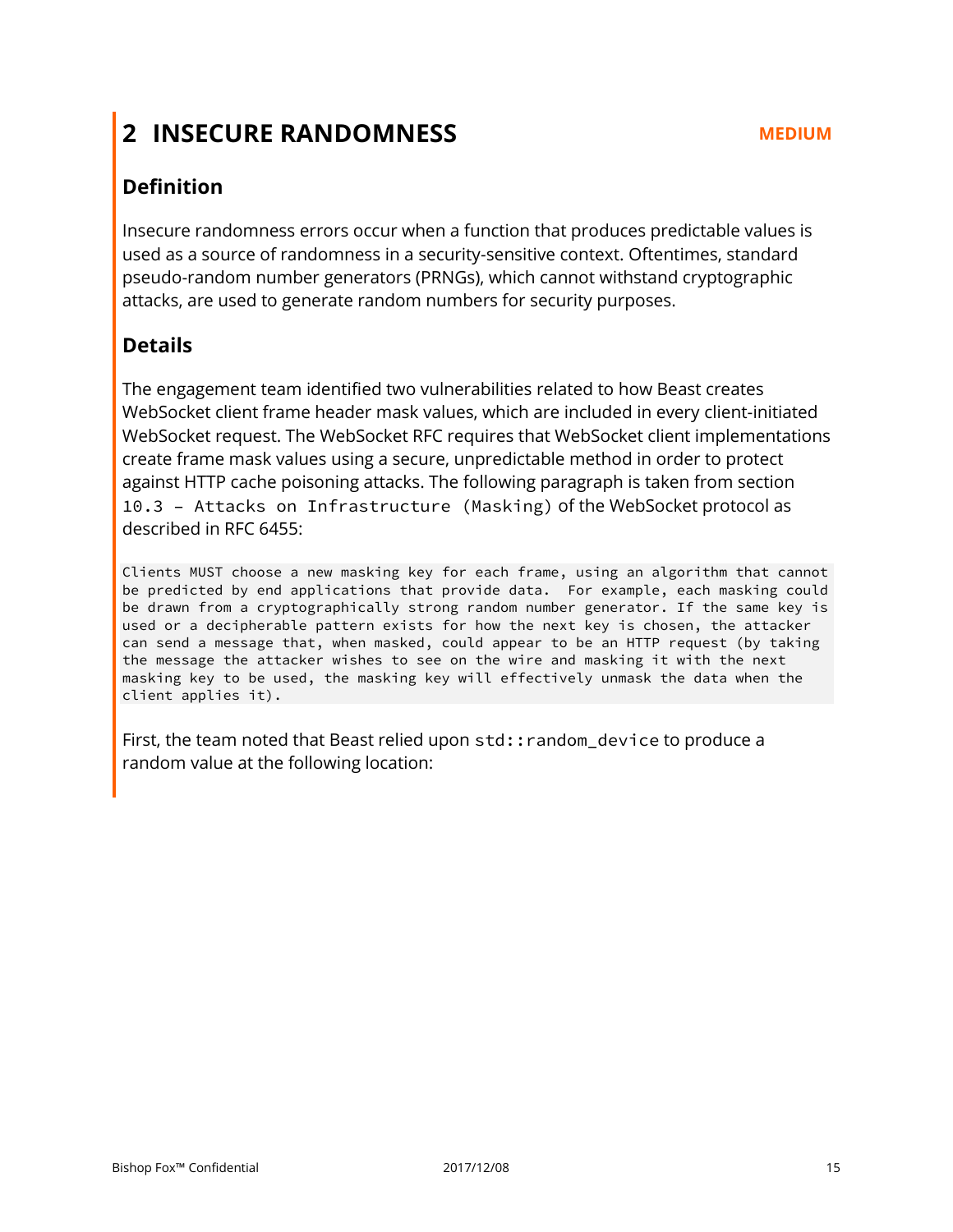

The result of the above operation was then used to seed the MINSTD linear congruential generator via the C++11 standard library std::minstd\_rand class:

|     | 79 // VFALCO NOTE This generator has 5KB of state!               |
|-----|------------------------------------------------------------------|
| 80  | //using maskgen = maskgen_t <std::mt19937>;</std::mt19937>       |
| 81  | using maskgen = maskgen_t <std::minstd_rand>;</std::minstd_rand> |
|     |                                                                  |
| -83 |                                                                  |

**FIGURE 6 -** Frame mask values generated via std::minstd\_rand

There are two problems with this approach. First, the random number produced by std::random\_device is not guaranteed to be a source of entropy, as the implementation is platform specific. Second, even if the values produced by std::random\_device were secure, std::minstd\_rand cannot be relied upon to produce unpredictable values, as it is possible to brute-force the initial seed used by observing a sequence generated by repeated calls to std::minstd\_rand.

# **Affected Locations**

## **Source Files**

- https://github.com/boostorg/beast/blob/v124/include/boost/beast /websocket/detail/mask.hpp#L65
- https://github.com/boostorg/beast/blob/v124/include/boost/beast /websocket/detail/mask.hpp#L81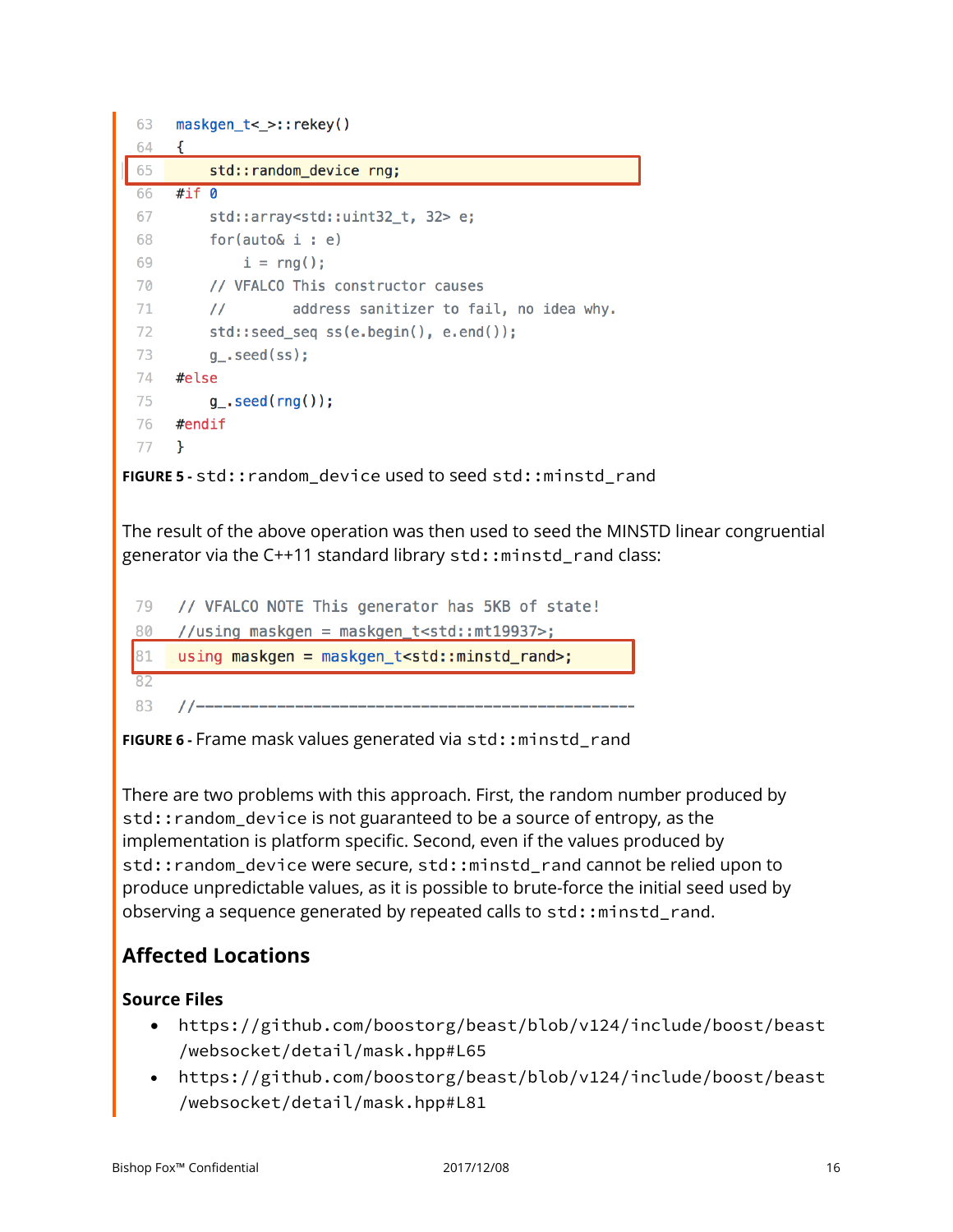## **Total Instances 2**

## **Business Impact**

The amount of unpredictability in a random number generator is directly correlated to the level of security provided when it is used in a security-sensitive situation. If a malicious user can even slightly predict the behavior of a random number generator, they may be able to leverage this information to help breach the security of a system.

The unpredictability of the frame mask values helps protect WebSocket users against HTTP cache poisoning attacks when unencrypted WebSocket messages are processed by intermediary servers. The team found that the implementation of frame masking by Beast could allow an attacker to replace the cache entry for a legitimate resource with malicious data, thereby affecting the integrity of application data. Note: This issue affects only WebSocket clients, as servers do not mask messages when communicating with clients.

## **Recommendations**

The root cause of this problem is two-fold. First, std::random\_device may or may not be deterministic, depending on the implementation, which is platform specific. Second, std::minstd\_rand is an LCG and not suitable for producing unpredictable random numbers. The following recommendation is intended for the Beast developer in order to remediate this issue:

Replace the reliance on std:: random\_device and std:: minstd\_rand with a cryptographically secure pseudo random number generator (CSPRNG).

To mitigate the risk of this issue, the assessment team recommends that Beast users take the following steps:

- While not a perfect mitigation, enforce the use of WebSocket over SSL (wss://), as the frame masking issue affects only intermediaries that process cleartext WebSocket traffic. This may not resolve the issue for certain deployments that terminate SSL connections and then forward the SSL traffic through additional intermediaries.
- Upgrade to the latest version of Beast once this issue has been addressed.

Note: This issue affects only WebSocket clients implemented with Beast. Server implementations are not affected and do not need to mitigate this problem.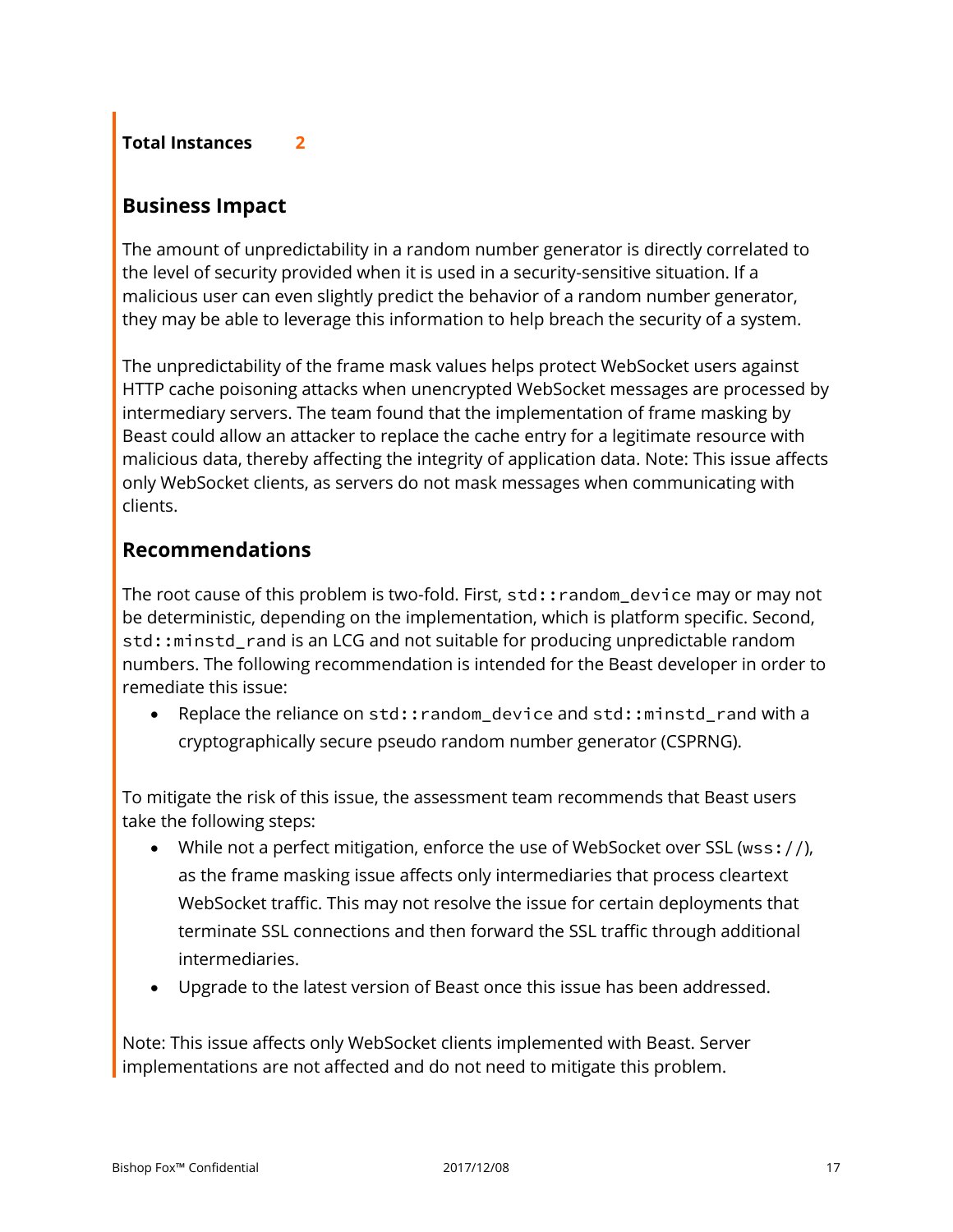# **Additional Resources**

Insecure Randomness on OWASP http://www.owasp.org/index.php/Insecure\_Randomness

CWE-330: Use of Insufficiently Random Values http://cwe.mitre.org/data/definitions/330.html

Cryptographically Secure Pseudo-Random Number Generators https://en.wikipedia.org/wiki/Cryptographically\_secure\_pseudorandom\_number\_generator

NIST: Random Bit Generation https://csrc.nist.gov/projects/random-bit-generation

The WebSocket Protocol: Attacks on Infrastructure (Masking) https://tools.ietf.org/html/rfc6455#section-10.3

Untwisting the Mersenne Twister: How I Killed the PRNG https://www.bishopfox.com/blog/2014/08/untwisting-mersenne-twister-killed-prng/

Talking to Yourself for Fun and Profit http://w2spconf.com/2011/papers/websocket.pdf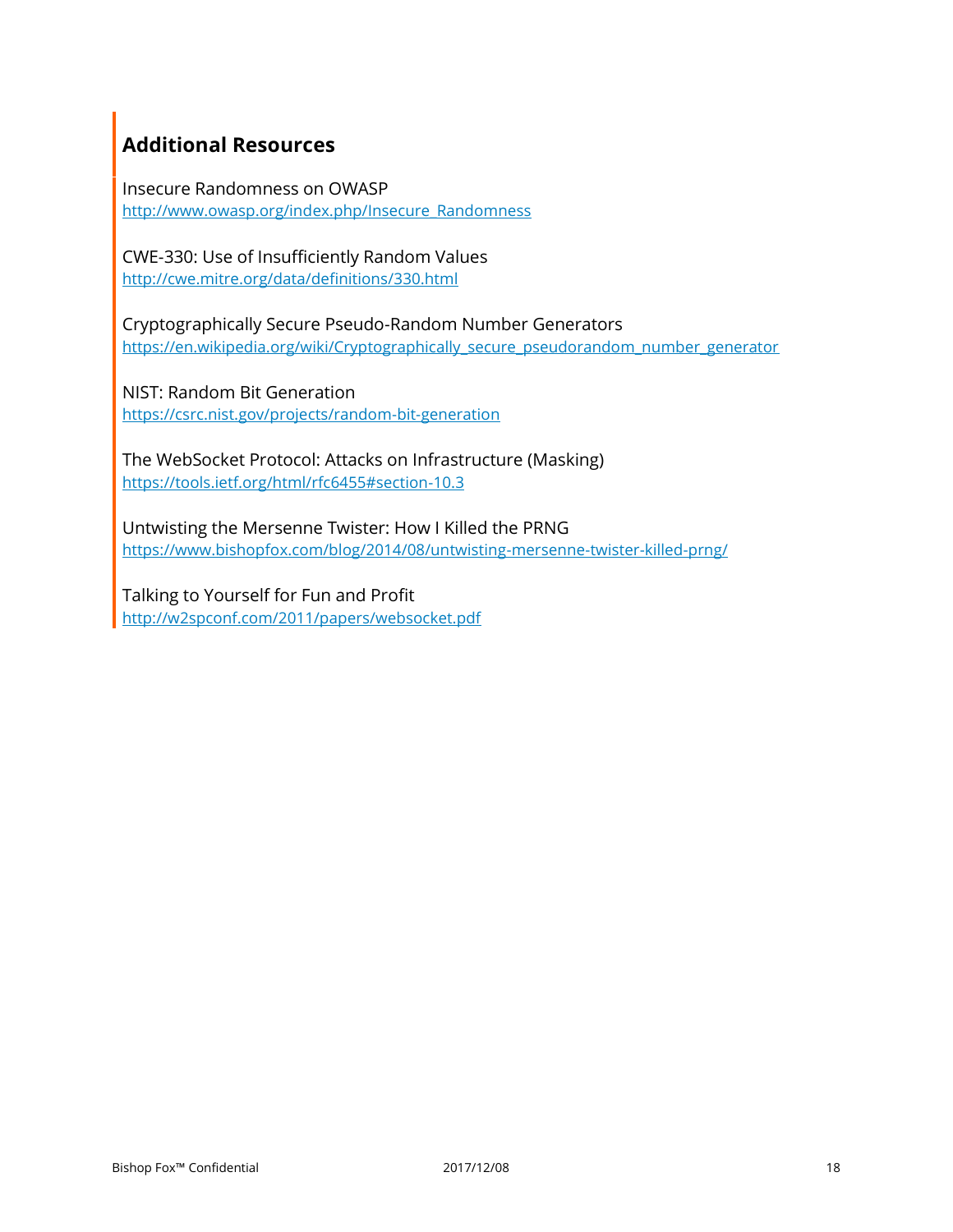# <span id="page-18-0"></span>**APPENDIX A — MEASUREMENT SCALES**

The assessment team used the following criteria to rate the findings in this report. Bishop Fox derived these risk ratings from the industry and organizations such as OWASP.

# <span id="page-18-1"></span>**Finding Severity**

The severity of each finding in this report is independent. Finding severity ratings combine direct technical and business impact with the worst-case scenario in an attack chain. The more significant the impact and the fewer vulnerabilities that must be exploited to achieve that impact, the higher the severity.

| Critical      | Vulnerability is an otherwise high-severity issue with additional security<br>implications that could lead to exceptional business impact. Examples include<br>trivial exploit difficulty, business-critical data compromised, bypass of multiple<br>security controls, direct violation of communicated security objectives, and large-<br>scale vulnerability exposure.                                                                                                                                                                                                                       |
|---------------|-------------------------------------------------------------------------------------------------------------------------------------------------------------------------------------------------------------------------------------------------------------------------------------------------------------------------------------------------------------------------------------------------------------------------------------------------------------------------------------------------------------------------------------------------------------------------------------------------|
| High          | Vulnerability may result in direct exposure including, but not limited to: the loss<br>of application control, execution of malicious code, or compromise of underlying<br>host systems. The issue may also create a breach in the confidentiality or<br>integrity of sensitive business data, customer information, and administrative<br>and user accounts. In some instances, this exposure may extend farther into the<br>infrastructure beyond the data and systems associated with the application.<br>Examples include parameter injection, denial of service, and cross-site scripting. |
| Medium        | Vulnerability does not lead directly to the exposure of critical application<br>functionality, sensitive business and customer data, or application credentials.<br>However, it can be executed multiple times or leveraged in conjunction with<br>another issue to cause direct exposure. Examples include brute-forcing and<br>client-side input validation.                                                                                                                                                                                                                                  |
| Low           | Vulnerability may result in limited exposure of application control, sensitive<br>business and customer data, or system information. This type of issue provides<br>value only when combined with one or more issues of a higher risk classification.<br>Examples include overly detailed error messages, the disclosure of system<br>versioning information, and minor reliability issues.                                                                                                                                                                                                     |
| Informational | Finding does not have a direct security impact but represents an opportunity to<br>add an additional layer of security, is considered a best practice, or has the<br>possibility of turning into an issue over time. Finding is a security-relevant<br>observation that has no direct business impact or exploitability, but may lead to<br>exploitable vulnerabilities. Examples include poor communication between<br>engineering organizations, documentation that encourages poor security<br>practices, and lack of security training for developers.                                      |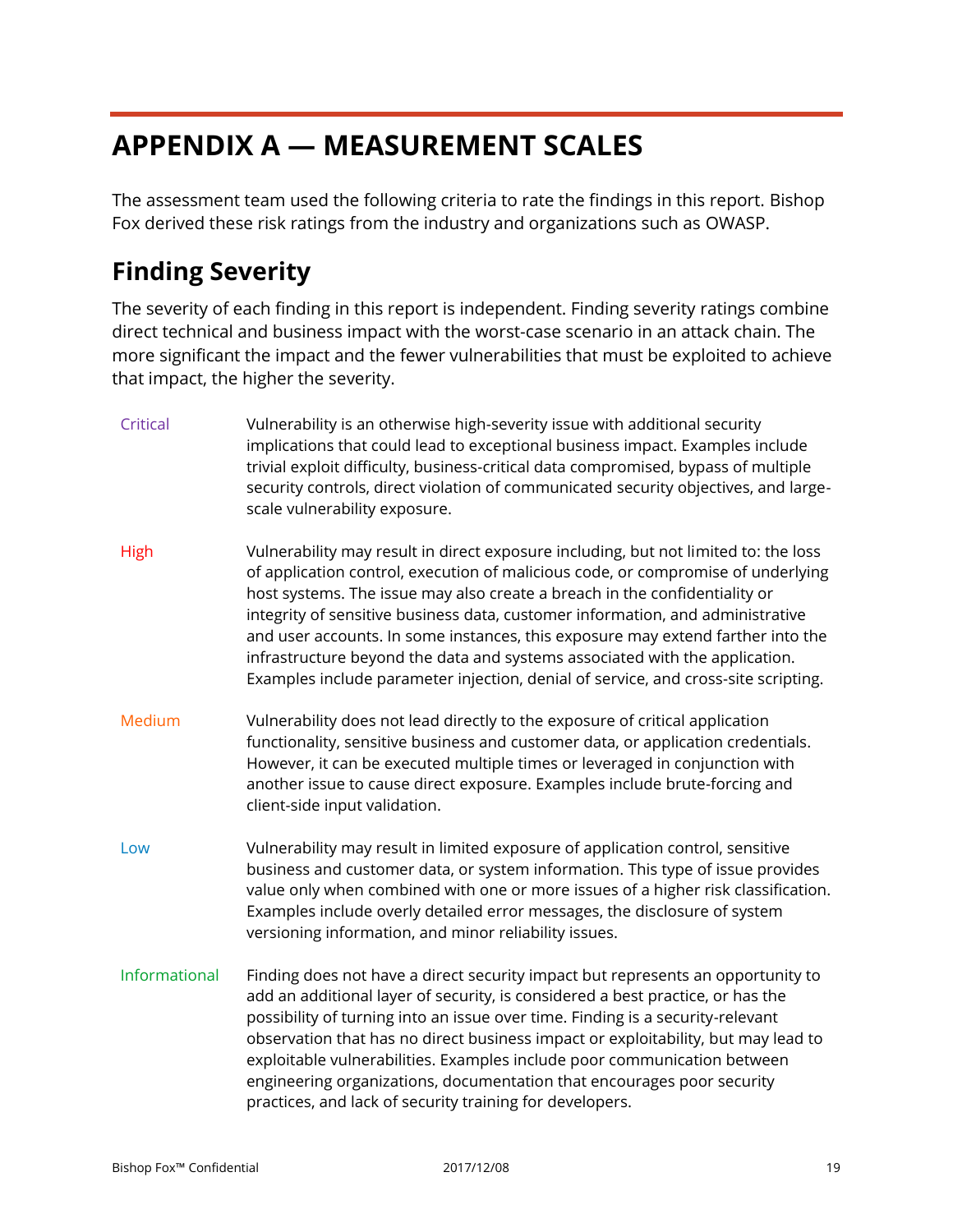# <span id="page-19-0"></span>**APPENDIX B — SECURE DEVELOPMENT WITH BEAST**

Developers who intend to implement the Beast HTTP library in their own products should understand what is required in order to develop secure code. The Beast library is a lowlevel HTTP and WebSocket networking library, and as such, does not implement security controls found in modern, full-featured web application development frameworks.

## **Beast Security Features**

The Beast HTTP library aims to provide the following security features:

- **Secure HTTP and WebSocket Protocol Parsing —** HTTP and WebSocket messages are parsed in a safe, consistent, and efficient manner free of memory corruption issues including stack and heap buffer overruns, and insecure use of freed or uninitialized memory addresses.
- Fail Closed Operation When unrecoverable errors are encountered, Beast prefers to abort server execution rather than risk an unknown application state affecting user and data security.
- **Limited HTTP Field Validation —** Beast performs limited validation and handling for the Connection, Proxy-Connection, Content-Length, Transfer-Encoding, and Upgrade fields. More information regarding these fields is available here:

Boost: Beast Library – Protocol Primer

[http://www.boost.org/doc/libs/master/libs/beast/doc/html/beast/using\\_http/protocol\\_prime](http://www.boost.org/doc/libs/master/libs/beast/doc/html/beast/using_http/protocol_primer.html#beast.using_http.protocol_primer.special_fields) [r.html#beast.using\\_http.protocol\\_primer.special\\_fields](http://www.boost.org/doc/libs/master/libs/beast/doc/html/beast/using_http/protocol_primer.html#beast.using_http.protocol_primer.special_fields)

## **Beast Developer Responsibilities**

While not intended to be comprehensive, developers should be aware that it is their responsibility to address the following security concerns:

• **HTTP Header Security —** Developers are responsible for implementing HTTP header security as appropriate for their application. For example, applications that convey an authenticated state via session cookies will be responsible for ensuring that session IDs are generated securely, that the cookies are invalidated and deleted when the current session exits, that the HttpOnly and secure flags are set, and that the domain and path values are appropriate and not overly broad. Cleartext sensitive data should never be stored in web application cookie values.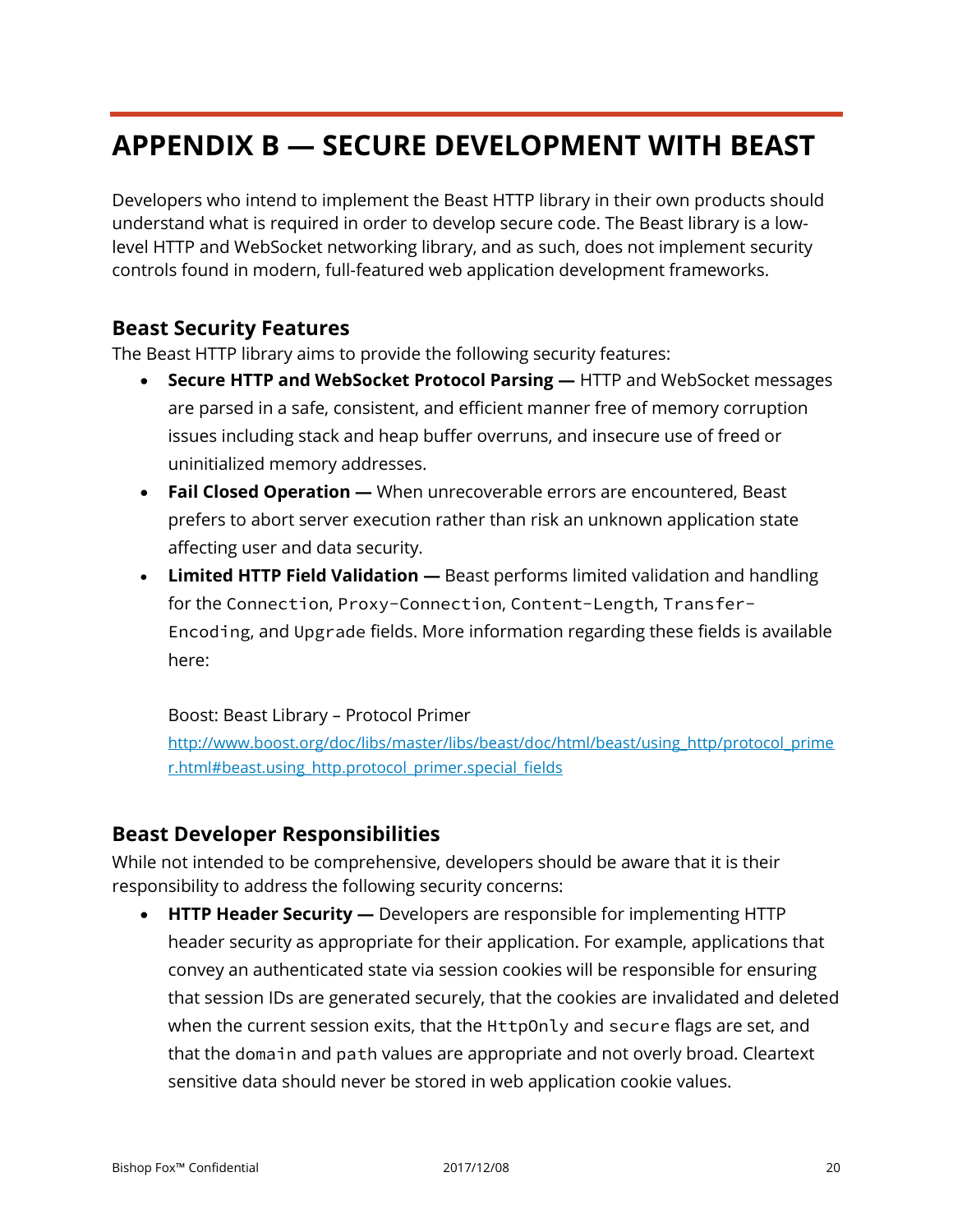Modern web application servers also utilize a number of HTTP headers to harden their applications from attack and protect their users and data. This includes the X-Frame-Options header, which is used to help prevent UI redressing attacks, and the Strict-Transport-Security header, which is used to instruct user-agents that HTTPS is required for all client-server communications.

Developers who use a header-based redirect via the Location field should be aware that it is often a target of abuse by malicious users, and should take the appropriate steps to mitigate that risk. For example, a developer may choose to perform strict input validation against the Location value to forbid offsite redirects, or to limit the target of those redirects to a set of whitelisted domains.

The Content-Security-Policy (CSP) header may be implemented to achieve additional hardening of web applications against client-side malicious script injection attacks (commonly referred to as cross-site scripting, or XSS). A CSP can be used to limit the domains from which JavaScript can be sourced, prohibit the inlining of JavaScript, and forbid JavaScript functions like eval, among other actions.

Developers that wish to expose their application to third-party domains may need to implement cross-origin resource sharing via the Access-Control-Allow-Origin and other Access-Control headers. CORS implementers must be careful when parsing the HTTP Origin header value received from clients to ensure that security controls cannot be bypassed.

Developers must exercise caution when outputting user-supplied values into HTTP header fields. Failure to account for unexpected input, like the carriage return and line feed, may allow a malicious user to construct a completely new HTTP response with malicious input, potentially poisoning intermediary HTTP caches.

Please refer to the OWASP Secure Headers Project for additional information regarding how to use HTTP headers to harden web applications from attack and protect web application users and data:

OWASP Secure Headers Project https://www.owasp.org/index.php/OWASP\_Secure\_Headers\_Project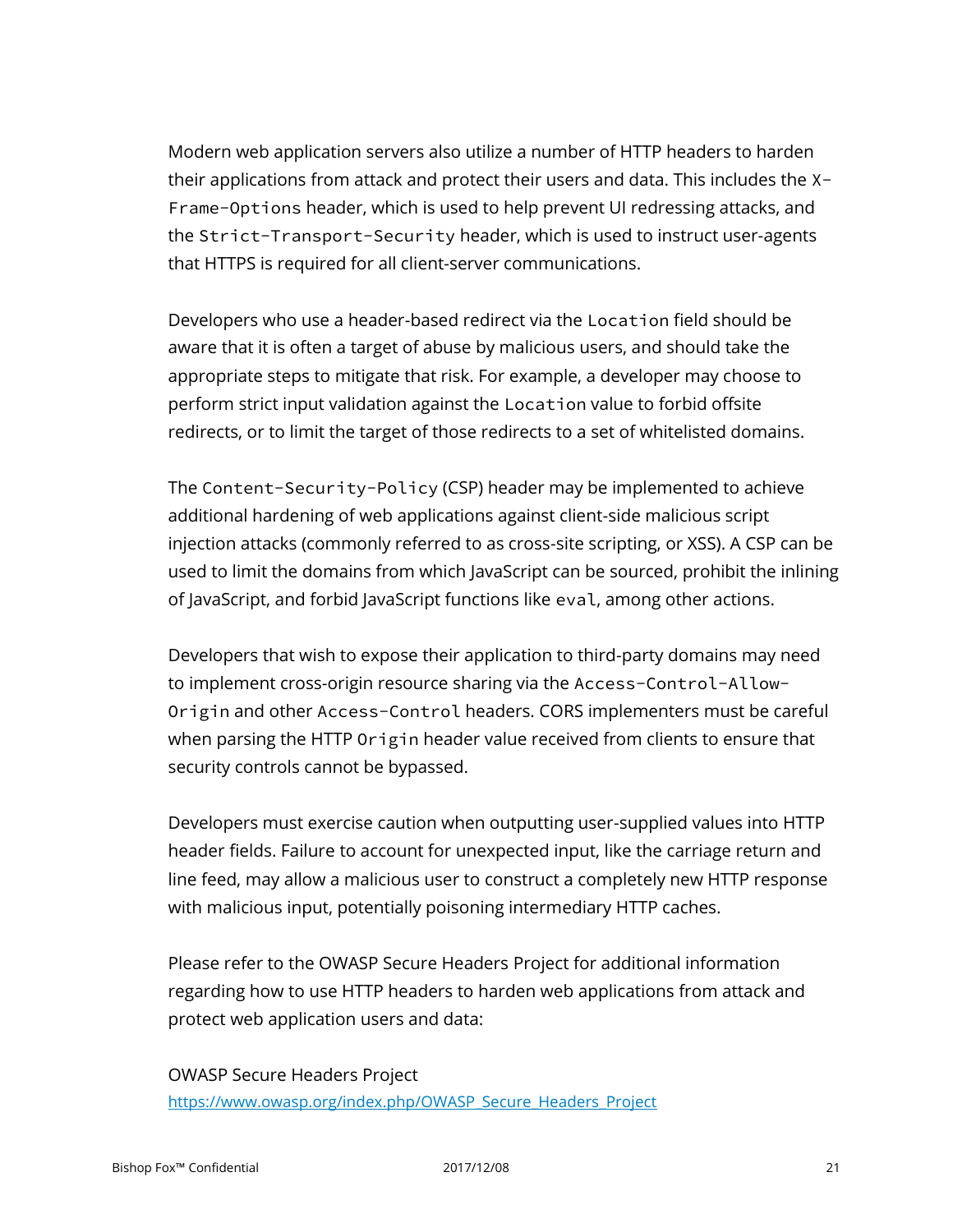• **Cross-site Scripting (XSS) —** One of the most common web application vulnerabilities identified today is that of cross-site scripting, or XSS. This vulnerability typically occurs when user input is reflected into web application HTML, JavaScript, CSS, or other resources without appropriate validation and encoding. There are three types, broadly speaking: reflected, persistent, and DOM-based. Developers must validate input received from end users and choose the correct output encoding when using that input in application responses. Please refer to the following OWASP resource for additional information:

OWASP: Cross-site Scripting (XSS) https://www.owasp.org/index.php/Cross-site\_Scripting\_(XSS)

• **WebSocket Security —** Beast developers should be aware that they are responsible for implementing authentication, authorization, and auditing controls when using the Beast WebSocket library. Implementations should perform strict validation of any user-supplied Origin values to ensure they match expected values, and Origin should not be relied upon to make security decisions as it is easily forged. Applications that send authentication credentials or sensitive user and/or business data should enforce the use of WebSocket over TLS (wss://). Please refer to the following OWASP resource for additional information:

OWASP: Testing WebSockets https://www.owasp.org/index.php/Testing\_WebSockets\_(OTG-CLIENT-010)

• **TLS Security and Certificate Validation —** Beast developers who wrap HTTP and WebSocket streams in TLS are responsible for validating server and client certificates (when performing mutual authentication). Developers will be responsible for ensuring that their code uses an up-to-date version of OpenSSL, a secure version of the TLS protocol (TLS 1.2 is the latest, non-draft version at the time of this writing), and secure cipher suite algorithm (e.g., AES/GCM). While modern OpenSSL libraries typically support certificate validation routines (e.g., checking the hostname or expiration date), developers are responsible for understanding what is supported by the library versus what must be directly implemented. Please refer to the following resource for additional information: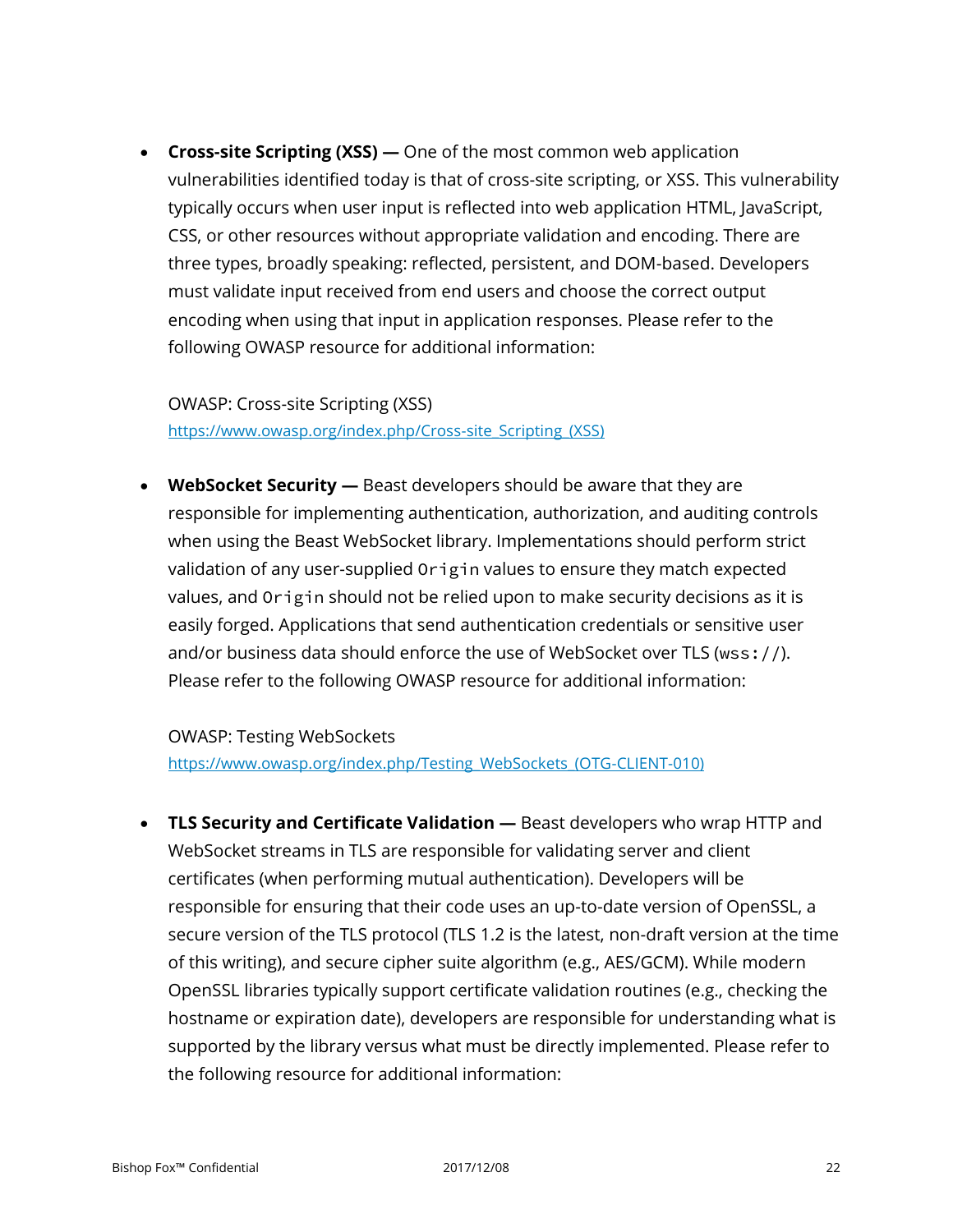OpenSSL Wiki: SSL/TLS Client https://wiki.openssl.org/index.php/SSL/TLS\_Client

• **Path Traversal** — Web application servers commonly serve files and other media based on the URI supplied by clients. Path traversal vulnerabilities can occur when a web application server does not validate the user-supplied URI path data to retrieve these files. Beast developers are responsible for validating URI paths; canonicalizing the supplied path to a single, unambiguous representation; and restricting resource requests to only an approved set of files and directories under the web application root directory. Please refer to the following OWASP resource for additional information:

OWASP: Path Traversal

https://www.owasp.org/index.php/Path\_Traversal

• **Server-side Request Forgery (SSRF) —** Server-side request forgery vulnerabilities occur when an application accepts unvalidated user input and then uses that input to typically fetch an HTTP resource. Beast implementations that use the library to fetch HTTP resources on behalf of users must validate the request to ensure that users can only request resources from approved domains, URI paths, and ports. Failure to validate this data may allow a malicious user to fetch resources from internal networks, the server's file system, and probe the internal network for interesting services. Please refer to the following resource for additional information:

OWASP: Server-side Request Forgery https://www.owasp.org/index.php/Server\_Side\_Request\_Forgery

• **Cross-site Request Forgery (CSRF) —** Cross-site request forgery, or the confused deputy problem, exists due to the stateless nature of HTTP applications and how cross-domain requests are treated with respect to the automatic forwarding of session cookies. Essentially, attackers who lure users to a site under their control may be able to force those users to perform an unauthorized action on a web application they are authenticated with if that web application does not implement the proper safeguards. A common way to mitigate CSRF vulnerabilities is by double POSTing session cookie values, or including an additional anti-CSRF token in the